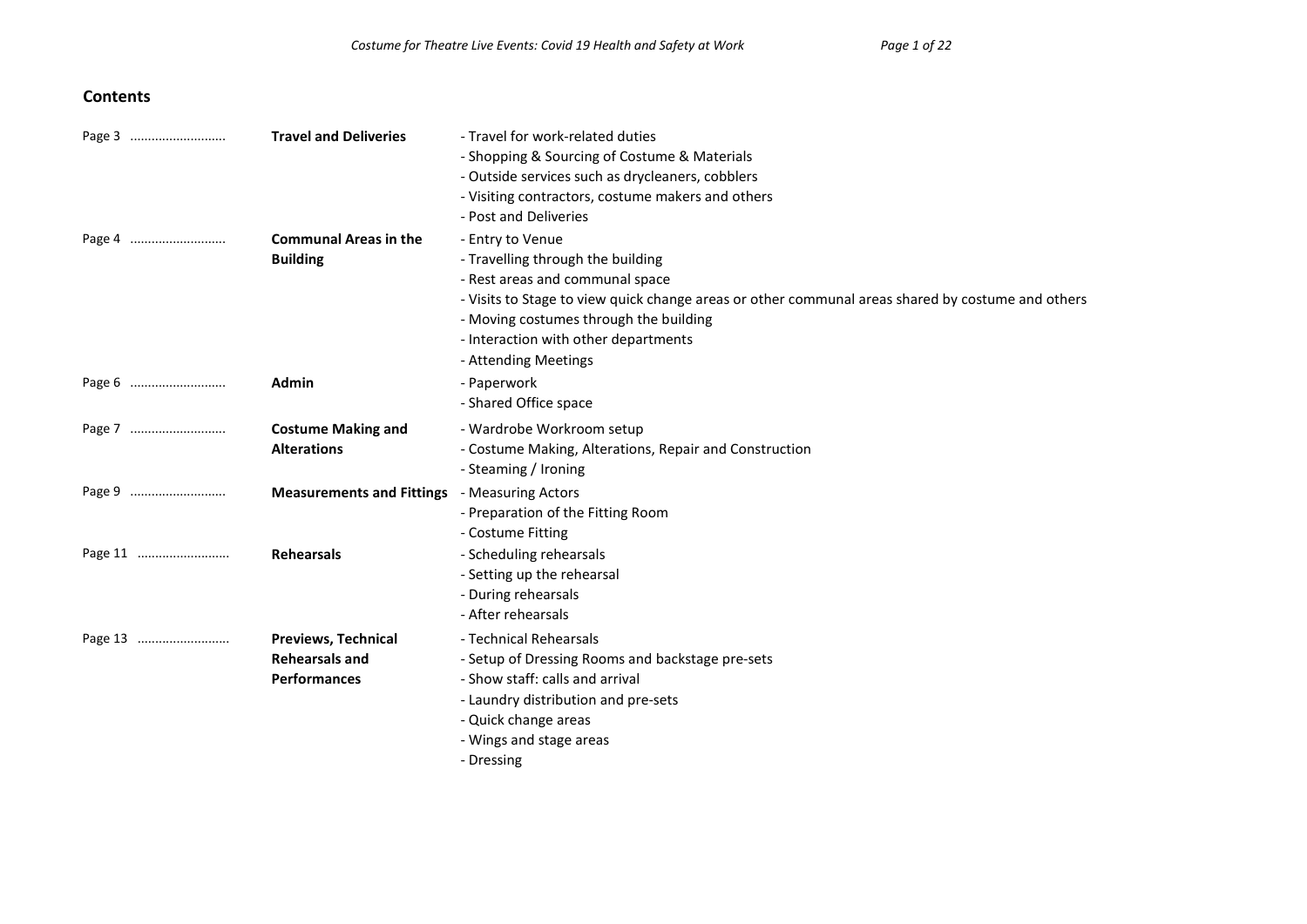|         | Laundry                    | - Laundry Room setup<br>- Used clothing and dirty laundry<br>- Laundry<br>- Steaming / Ironing<br>- Costume/laundry of a person suspected of having Covid-19 |
|---------|----------------------------|--------------------------------------------------------------------------------------------------------------------------------------------------------------|
| Page 18 | <b>Get-out and Pack-up</b> | - Get-out and pack-up<br>- Costume returns to hire houses                                                                                                    |
|         | <b>Child Performers</b>    | - Child performers                                                                                                                                           |
|         | <b>Cast Changes</b>        | - Cast change schedule<br>- Cast change facilities<br>- Cast change: measuring performers<br>- Cast change: fitting performers                               |
| Page 21 | <b>Touring</b>             | - Travel: City transfers<br>- Travel: In City<br>- Accommodation<br>- Load In / Load Out                                                                     |
|         | <b>Storage</b>             | - Costume and Fabric Storage                                                                                                                                 |
| Page 22 | Cleaning                   | - General cleaning: surfaces and areas<br>- Cleaning when a person has suspected Covid-19                                                                    |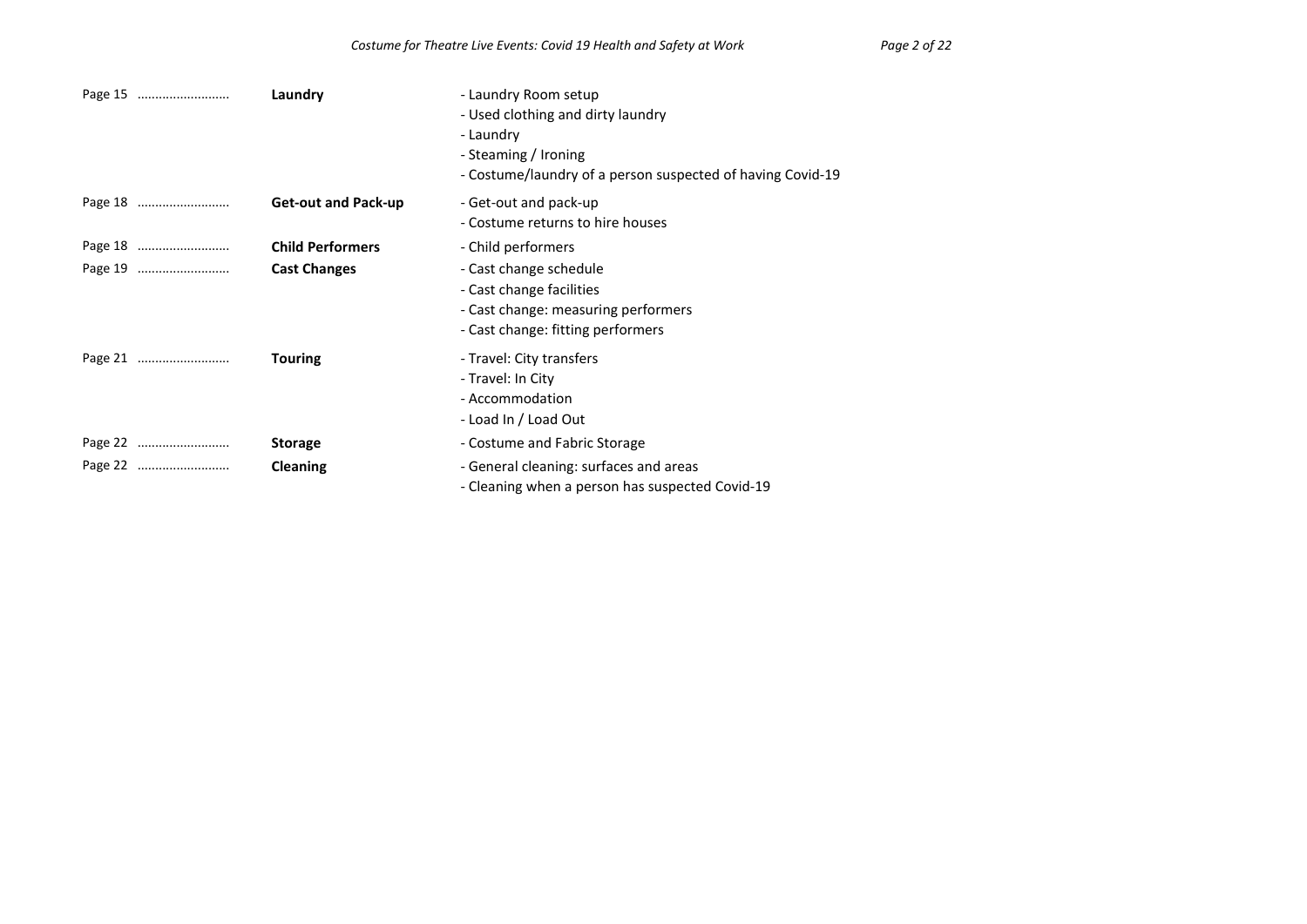#### Travel and Deliveries

| <b>ACTIVITY</b>                                          | <b>HAZARDS</b>                                                                                                          | <b>PEOPLE</b>                                                                                                             | <b>MEASURES</b>                                                                                                                                                                                                                                                                                                                                                                                                                                                                                                                                        |
|----------------------------------------------------------|-------------------------------------------------------------------------------------------------------------------------|---------------------------------------------------------------------------------------------------------------------------|--------------------------------------------------------------------------------------------------------------------------------------------------------------------------------------------------------------------------------------------------------------------------------------------------------------------------------------------------------------------------------------------------------------------------------------------------------------------------------------------------------------------------------------------------------|
| Travel for work-related duties                           | Covid-19: Exposure to<br>potentially infected strangers                                                                 | Costume & Wardrobe Staff                                                                                                  | Encourage solo travel to the venue either by solo car or taxi<br>Encourage solo travel to the venue by walking or bicycle<br>Where possible provide adequate cycle storage<br>Follow correct procedures for face coverings on public transport<br>Encourage travelling outside rush hour through scheduling                                                                                                                                                                                                                                            |
| Shopping & Sourcing of<br>Costume & Materials            | Covid-19: Exposure to<br>potentially infected strangers<br>Covid-19: Touch transference<br>to fabric and other surfaces | Costume Supervisors<br><b>Buyers</b><br><b>Costume Assistants</b><br><b>Costume Designers</b><br><b>Wardrobe Managers</b> | Eliminate outdoor shopping where possible by purchasing online<br>Where possible schedule shopping trips to minimise travel<br>Where possible minimise use of cash, consider using credit cards, budget advance<br>Avoid frequent trips via public transport, consider taxi and car<br>Follow correct procedures for face coverings on public transport<br>Utilise hand sanitiser prior to entering retailers<br>Follow the protocols of the building when out shopping or sourcing for that building.<br>Follow the returns policies of the retailers |
| <b>Outside services such as</b><br>drycleaners, cobblers | Covid-19: Exposure to<br>potentially infected strangers                                                                 | Costume & Wardrobe Staff                                                                                                  | Ensure that service providers have a current Covid-19 policy<br>Remove and dispose of any packaging and sanitise hands before handling costume<br>Consider airing (or hotboxing) before distribution<br>Consider one person or a small team working on each project such as unpacking drycleaning or<br>going to the cobbler.<br>Visor/face covering is recommended                                                                                                                                                                                    |
| Visiting contractors, costume<br>makers and others       | Covid-19: Exposure to<br>potentially infected visitors<br>Covid-19: Touch transference<br>to fabric and other surfaces  | <b>Outside Contractors</b>                                                                                                | Prior to any visit, ensure that outside contractors are made aware of the Covid-safe protocols for<br>the building.<br>Ask visiting contractors to allow extra time to follow the procedures<br>Consider parking for contractors who travel by car                                                                                                                                                                                                                                                                                                     |
| <b>Post and Deliveries</b>                               | Covid-19: Exposure to<br>potentially infected strangers<br>Covid-19: Touch transference<br>to fabric and other surfaces | ALL                                                                                                                       | <b>Contactless deliveries</b><br>Where possible book times for large deliveries in order to inform stage door/entry point<br>Frequent retrieval of deliveries to avoid blocking the delivery point                                                                                                                                                                                                                                                                                                                                                     |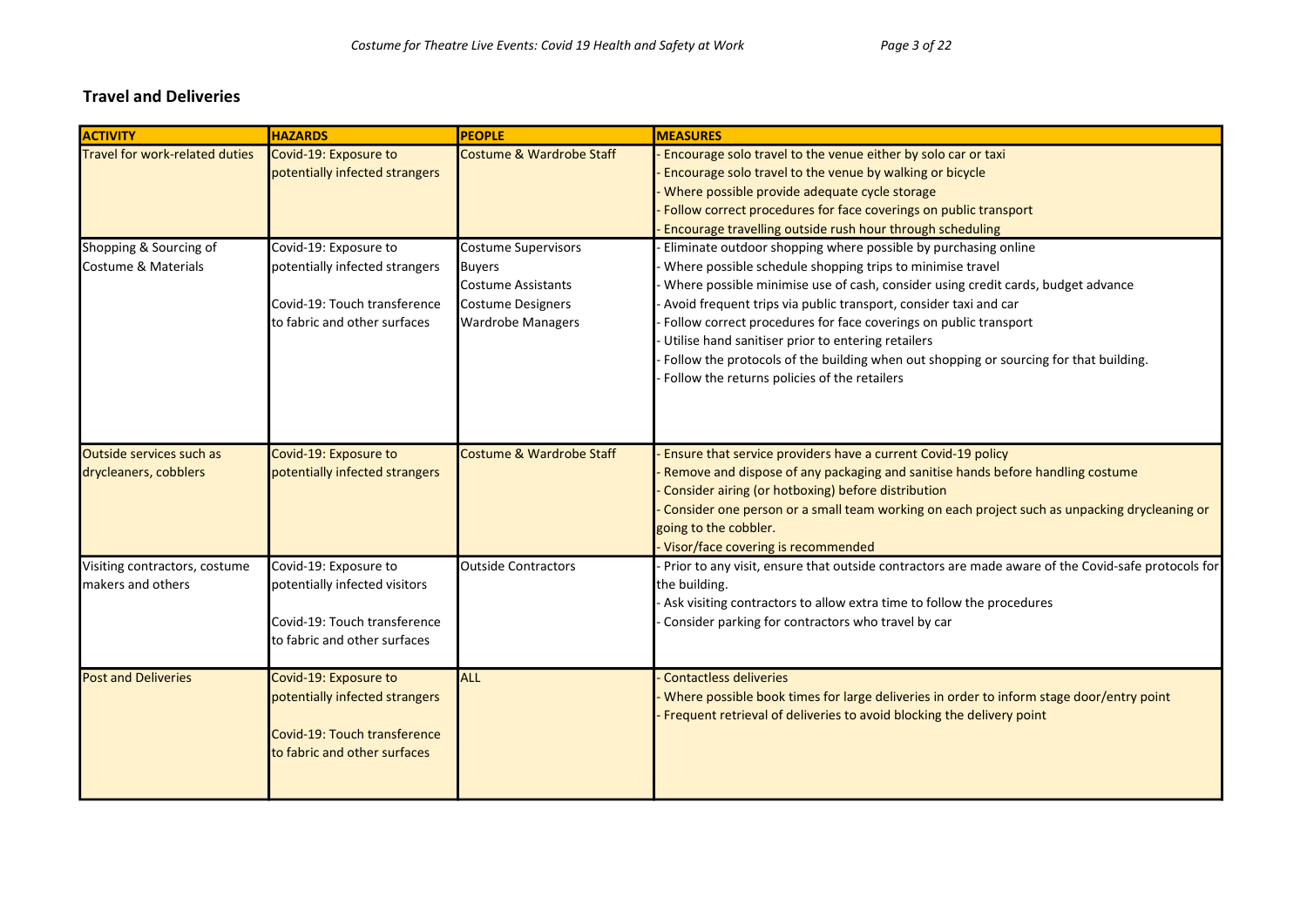### Communal Areas in the Building

| <b>ACTIVITY</b>                                     | <b>HAZARDS</b>                                                                                                                           | <b>PEOPLE</b>                                                                                                            | <b>MEASURES</b>                                                                                                                                                                                                                                                                                                                                                                                                                                                                                                                                                                                                                                                                                                                                                                                                                                                                                                                 |
|-----------------------------------------------------|------------------------------------------------------------------------------------------------------------------------------------------|--------------------------------------------------------------------------------------------------------------------------|---------------------------------------------------------------------------------------------------------------------------------------------------------------------------------------------------------------------------------------------------------------------------------------------------------------------------------------------------------------------------------------------------------------------------------------------------------------------------------------------------------------------------------------------------------------------------------------------------------------------------------------------------------------------------------------------------------------------------------------------------------------------------------------------------------------------------------------------------------------------------------------------------------------------------------|
| <b>Entry to Venue</b>                               | Covid-19: Exposure to<br>potentially infected co-workers Performers<br>and strangers                                                     | Costume & Wardrobe Staff<br><b>Outside Contractors</b><br><b>Other Departments</b><br><b>Stage Door/ Reception Staff</b> | Frequent touch points, such as door handles and entrance code keypads, should be identified<br>and disinfected regularly.<br>Adequate disposal arrangements should be made available for any additional waste created<br>Consider adjusting security processes at entry and exit points to reduce prolonged contact<br>Minimise touch entry points such as sign-in sheets or boards<br>Use markings to create one-way flow at entry and exit points<br>Look at staggered entry times/calls to reduce congestion<br>Provide hand washing facilities, or hand sanitiser where washing is not possible, at entry and exit<br>points.<br>Reduce congestion, for example look at alternative entrance and exit points<br>Clear signage of Covid protocols<br>If temperature controls are being used, workers may wish to provide a base temperature to<br>allow for individual variations.<br>Regular cleaning of high traffic areas |
| Travelling through the building                     | Covid-19: Exposure to<br>potentially infected co-workers<br>and visitors<br>Covid-19: Touch transference<br>to fabric and other surfaces | <b>ALL</b>                                                                                                               | - Travel directly from entrance to the usual place of work in order to deposit coats and bags.<br>Wash hands prior to starting work.<br>Follow marked routes where visible<br>- Endeavour to keep outside clothing separate from inside clothing - this may include changing<br>into work blacks and/or aprons or overalls.<br>Care should be taken when entering and leaving rooms to allow social distancing                                                                                                                                                                                                                                                                                                                                                                                                                                                                                                                  |
| Rest areas and communal space Covid-19: Exposure to | potentially infected co-workers<br>and visitors<br>Covid-19: Touch transference<br>to fabric and other surfaces                          | <b>ALL</b>                                                                                                               | Hand washing/hand sanitiser use to be encouraged<br>Areas should be kept clear and clean at all times<br>Surfaces and equipment should be cleaned before and after use<br>Personal cutlery and crockery must be clearly labelled and cleaned and put away after use.<br>Adequate waste disposal should be provided with a non-touch open and close mechanism or<br>cleaning facilities.<br>Scheduling of rest breaks should be considered to reduce numbers using the space.<br>Water bottles should be cleaned before using water coolers/supply                                                                                                                                                                                                                                                                                                                                                                               |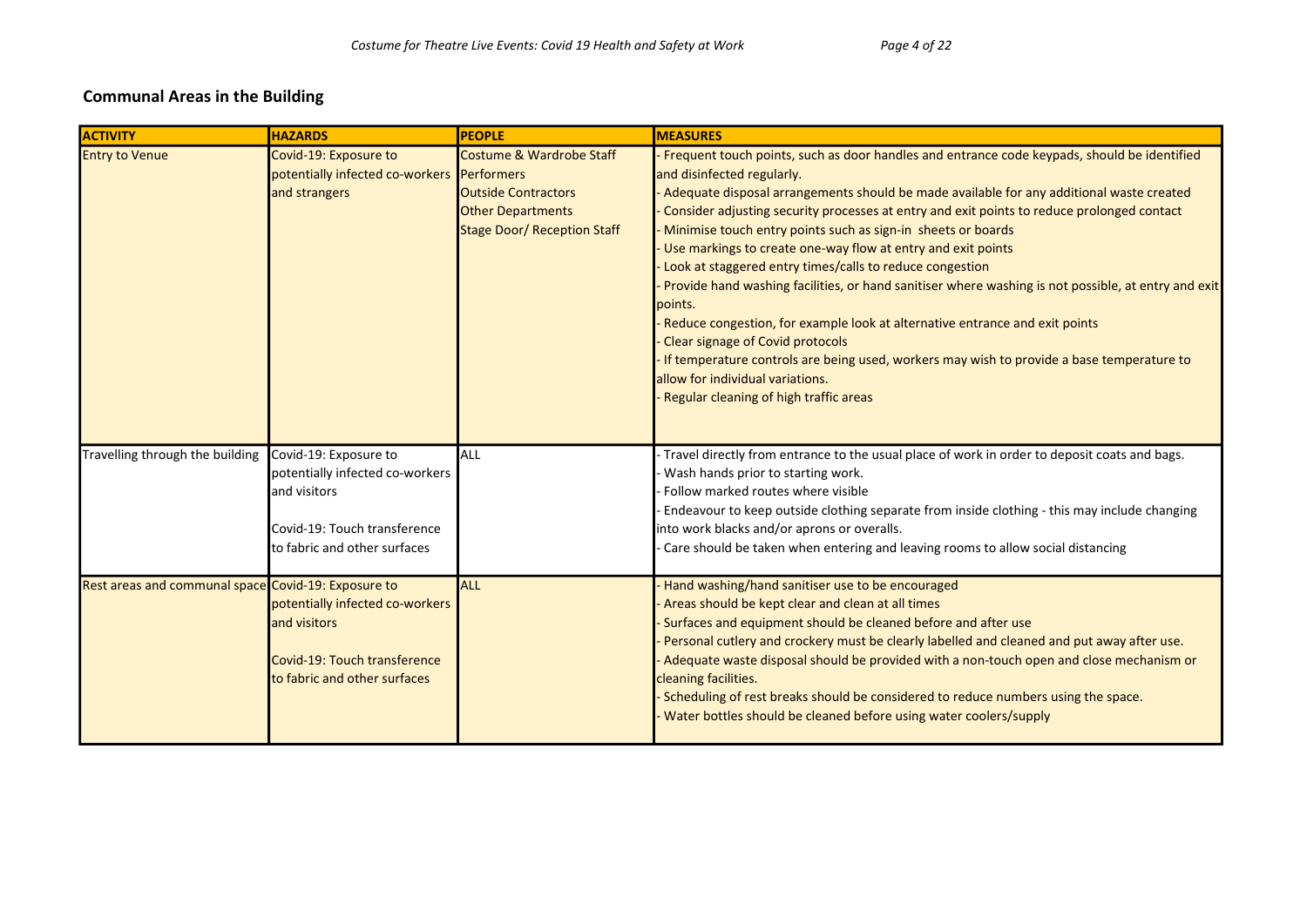| Visits to Stage to view quick | Covid-19: Exposure to           | Costume & Wardrobe Staff       | Social distancing should always be considered before PPE. Where this is not possible         |
|-------------------------------|---------------------------------|--------------------------------|----------------------------------------------------------------------------------------------|
| change areas or other         | potentially infected co-workers | Stage Management               | visors/facemasks should be worn                                                              |
| communal areas shared by      |                                 | <b>Stage Crew</b>              | Schedule visits to allow for distancing and to avoid crowding in smaller areas               |
| costume and others            |                                 | Performers                     |                                                                                              |
|                               |                                 | <b>WHAM</b> staff              |                                                                                              |
|                               |                                 | <b>Other Departments</b>       |                                                                                              |
| Moving costumes through the   | Covid-19: Exposure to           | Costume & Wardrobe Staff       | Protect costumes using dust cloths or rail covers                                            |
| building                      | potentially infected co-workers |                                |                                                                                              |
|                               |                                 |                                |                                                                                              |
|                               | Covid-19: Touch transference    |                                |                                                                                              |
|                               | to fabric and other surfaces    |                                |                                                                                              |
|                               |                                 |                                |                                                                                              |
|                               |                                 |                                |                                                                                              |
| Interaction with other        | Covid-19: Exposure to           | <b>ALL</b>                     | Keep interactions to a minimum                                                               |
| departments                   | potentially infected co-workers |                                | Encourage hand sanitisation before interaction                                               |
|                               |                                 |                                | Consider other solutions to regular interactions such as contactless pick up and drop offs,  |
|                               | Covid-19: Touch transference    |                                | remote communication, social distancing.                                                     |
|                               | to fabric and other surfaces    |                                | Schedule any interdepartmental laundry requirements and arrange contactless pick up and drop |
|                               |                                 |                                | off points.                                                                                  |
|                               |                                 |                                | If using equipment such as communication devices from another department, ensure that        |
|                               |                                 |                                | equipment has been thoroughly cleaned before use. Ensure there is no sharing of equipment.   |
|                               |                                 |                                | Water bottles should be cleaned before using water coolers/supply                            |
| <b>Attending Meetings</b>     | Covid-19: Exposure to           | <b>Production Costume Team</b> | Where possible eliminate the hazard by conducting meetings via online conferencing           |
|                               | potentially infected co-workers | <b>Wardrobe Staff</b>          | Hold physical meetings in large enough rooms to maintain social distancing                   |
|                               |                                 | <b>Costume Designers</b>       | Where distancing is not possible, appropriate PPE should be worn                             |
|                               |                                 | <b>Production Managers</b>     |                                                                                              |
|                               |                                 | <b>Producers</b>               |                                                                                              |
|                               |                                 | <b>Other Departments</b>       |                                                                                              |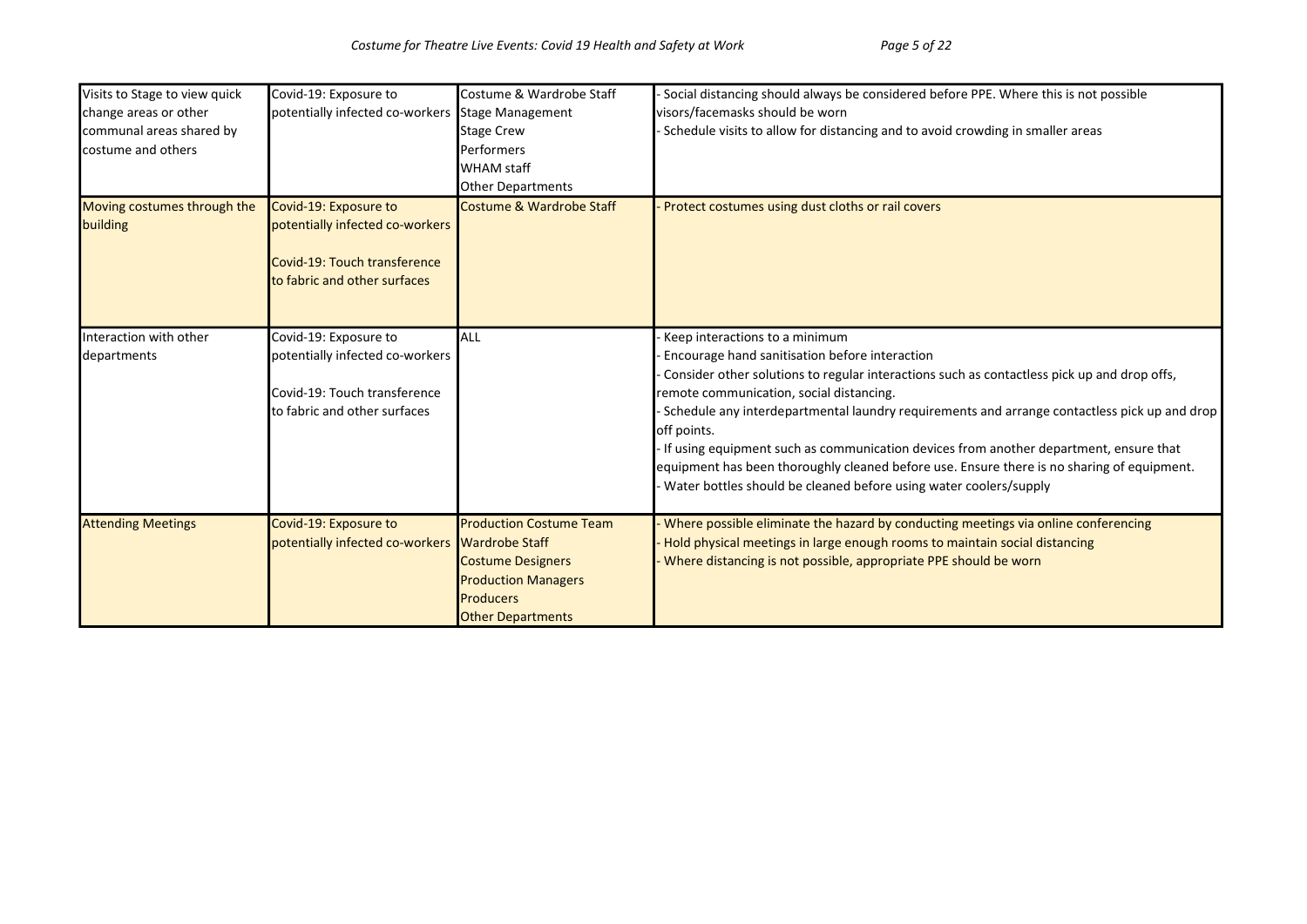#### Admin

| <b>ACTIVITY</b>     | <b>HAZARDS</b>                                    | <b>PEOPLE</b>                    | <b>MEASURES</b>                                                                           |
|---------------------|---------------------------------------------------|----------------------------------|-------------------------------------------------------------------------------------------|
| Paperwork           | Covid-19: Touch transference                      | <b>IALL</b>                      | Minimise paperwork where possible by working online and with editable worksheets          |
|                     | <b>Ito fabric and other surfaces</b>              |                                  | Minimise paper receipts, consider receipt apps and other virtual reporting of budgets     |
|                     |                                                   |                                  |                                                                                           |
|                     |                                                   |                                  |                                                                                           |
| Shared Office space | Covid-19: Exposure to                             | <b>I</b> Production Costume Team | Distancing must be considered before PPE                                                  |
|                     | potentially infected co-workers Costume Designers |                                  | - If better distancing can be achieved by moving the workspace around, this should be     |
|                     |                                                   | Costume & Wardrobe Staff         | considered.                                                                               |
|                     | Covid-19: Touch transference                      |                                  | - Configure the workspace to stop face-to-face working. Side-to-side or back-to-back work |
|                     | to fabric and other surfaces                      |                                  | positions should be considered though social distancing should be maintained              |
|                     |                                                   |                                  | Floor marking to show safe distances                                                      |
|                     |                                                   |                                  | Install screens between workstations if social distancing cannot be achieved              |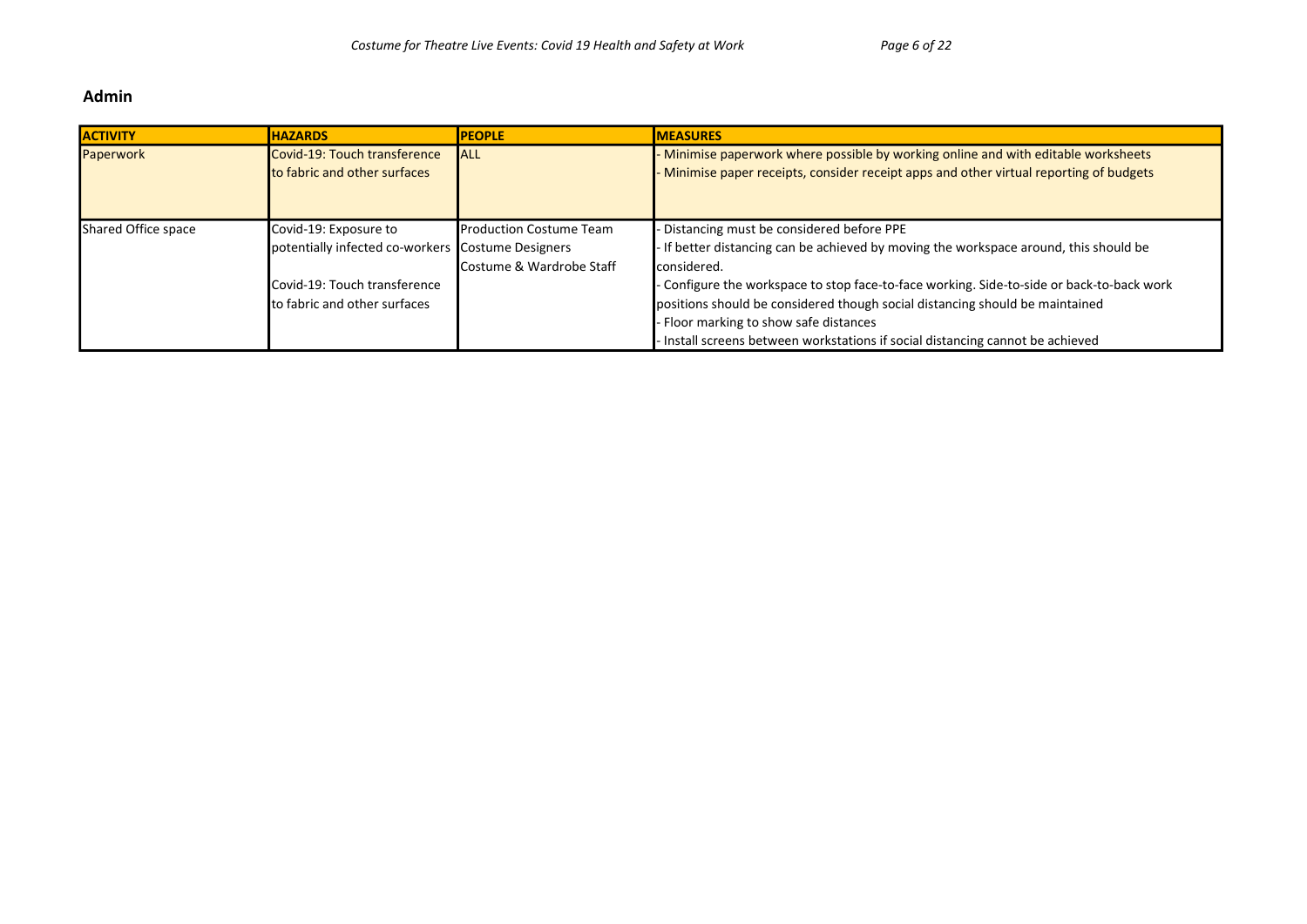#### Costume Making and Alterations

| <b>ACTIVITY</b>         | <b>HAZARDS</b>                                                                                                                           | <b>PEOPLE</b>            | <b>MEASURES</b>                                                                                                                                                                                                                                                                                                                                                                                                                                                                                                                                                                                                                                                                                                                                                                                                                                                                                                                                                                                                                                                                                                                                                                                                                                                                                                                                                                                                                                                                                                                                                                                                                                                                                                                                                     |
|-------------------------|------------------------------------------------------------------------------------------------------------------------------------------|--------------------------|---------------------------------------------------------------------------------------------------------------------------------------------------------------------------------------------------------------------------------------------------------------------------------------------------------------------------------------------------------------------------------------------------------------------------------------------------------------------------------------------------------------------------------------------------------------------------------------------------------------------------------------------------------------------------------------------------------------------------------------------------------------------------------------------------------------------------------------------------------------------------------------------------------------------------------------------------------------------------------------------------------------------------------------------------------------------------------------------------------------------------------------------------------------------------------------------------------------------------------------------------------------------------------------------------------------------------------------------------------------------------------------------------------------------------------------------------------------------------------------------------------------------------------------------------------------------------------------------------------------------------------------------------------------------------------------------------------------------------------------------------------------------|
| Wardrobe Workroom setup | Covid-19: Exposure to<br>potentially infected co-workers<br>and visitors<br>Covid-19: Touch transference<br>to fabric and other surfaces | Costume & Wardrobe Staff | Hand washing/hand sanitiser should be used on entry and after separate tasks.<br>Agree a cleaning protocol for each room which highlights regularly used areas that need<br>attention, eg door handles, table surfaces<br>Configure the workspace to stop face-to-face working. Side-to-side or back-to-back work<br>positions should be considered though social distancing should be maintained<br>Install screens between workstations if social distancing cannot be achieved<br>Provide good ventilation. Consider opening windows and doors. Fresh air is preferable to re-<br>circulated air. Areas lacking natural ventilation should be assessed for extra measures.<br>If Fire doors are required to be open for ventilation they should be fitted with an automatic<br>closer.<br>If air-conditioning units are required for ventilation they must be checked by qualified<br>technicians so ensure that they are safe to be used under Covid-19 conditions<br>Sharing of equipment and workspaces (hot-desking) should be discouraged. Any shared<br>equipment must be cleaned before and after every use by each person.<br>Encourage each worker to have a personal kit to discourage shared use. This may involve<br>providing extra equipment, haberdashery and sundries such as pins.<br>Social distancing should always be considered before PPE. Check current guidance. A room with<br>furniture may need more space per person than a clear room.<br>Where more than one person is using the space then PPE should be considered. A visor or face<br>covering may be sufficient.<br>To maintain distancing consider scheduling different call times and breaks.<br>All surfaces must be kept as clear as possible to enable thorough cleaning. |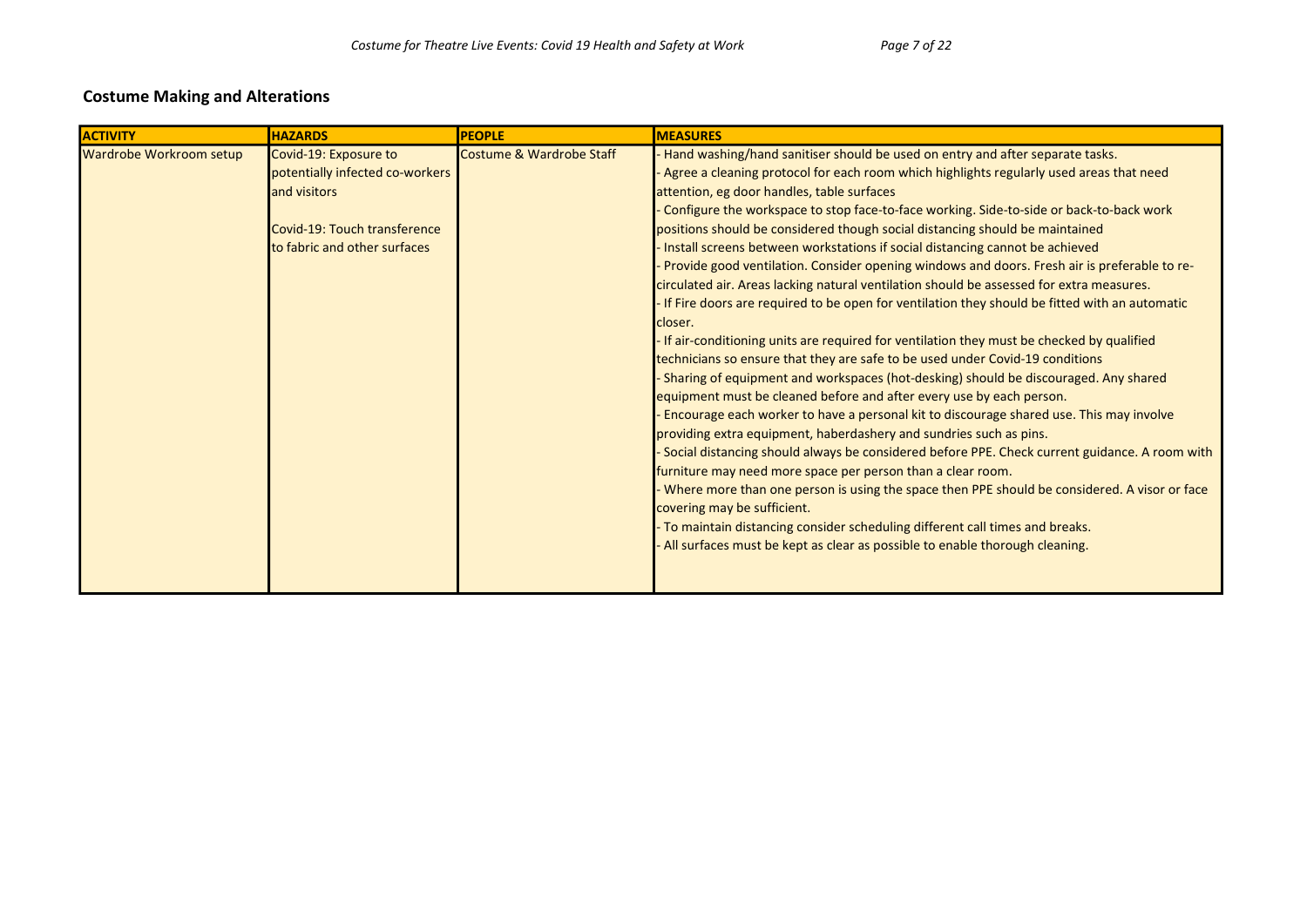| Costume Making, Alterations, | Covid-19: Exposure to                                         | Costume & Wardrobe Staff | Where an area is used by more than one person, an effective cleaning regime must be              |
|------------------------------|---------------------------------------------------------------|--------------------------|--------------------------------------------------------------------------------------------------|
| Repair and Construction      | potentially infected co-workers Costume Makers and alteration |                          | instigated. The area and all the equipment must be cleaned before and after use by each person.  |
|                              |                                                               | technicians              | Social distancing should always be considered before PPE. Where this is not possible             |
|                              | Covid-19: Touch transference                                  |                          | visors/facemasks should be worn                                                                  |
|                              | to fabric and other surfaces                                  |                          | Areas to be kept as clear as possible to allow for regular cleaning                              |
|                              |                                                               |                          | Sharing of equipment and workspaces (hot-desking) should be discouraged. Any shared              |
|                              |                                                               |                          | equipment must be cleaned before and after every use by each person.                             |
|                              |                                                               |                          | It is preferable that large equipment such as sewing machines and overlockers be allocated to    |
|                              |                                                               |                          | individuals for their continuous personal use - these can then be wiped down at the end of use.  |
|                              |                                                               |                          | If this is not possible, schedules should be created to ensure sufficient time between usage for |
|                              |                                                               |                          | equipment to be wiped down with antiviral wipes or spray.                                        |
|                              |                                                               |                          | - Steaming/ironing may aerosolise virus. Masks should be worn if working on used clothing. A     |
|                              |                                                               |                          | visor should be sufficient if working with a clean costume.                                      |
|                              |                                                               |                          | Consider using a sponge damper pad for thread ends. Discourage using saliva.                     |
|                              |                                                               |                          | Allocate set tasks such as repairs or laundry to individual people or small groups and work in   |
|                              |                                                               |                          | those cohorts only.                                                                              |
|                              |                                                               |                          |                                                                                                  |
|                              |                                                               |                          |                                                                                                  |
| Steaming / Ironing           | Covid-19: Exposure to                                         | Costume & Wardrobe Staff | - Steaming/ironing may aerosolise virus. Masks should be worn if working on used clothing. A     |
|                              | potentially infected co-workers                               |                          | visor should be sufficient if working with a clean costume.                                      |
|                              |                                                               |                          | Allocate set tasks such as repairs or laundry to individual people or small groups and work in   |
|                              | Covid-19: Touch transference                                  |                          | those cohorts only.                                                                              |
|                              | to fabric and other surfaces                                  |                          | Clean surfaces and equipment between each task                                                   |
|                              |                                                               |                          |                                                                                                  |
|                              | Covid-19: Inhalation of                                       |                          |                                                                                                  |
|                              | aerosolised virus                                             |                          |                                                                                                  |
|                              |                                                               |                          |                                                                                                  |
|                              |                                                               |                          |                                                                                                  |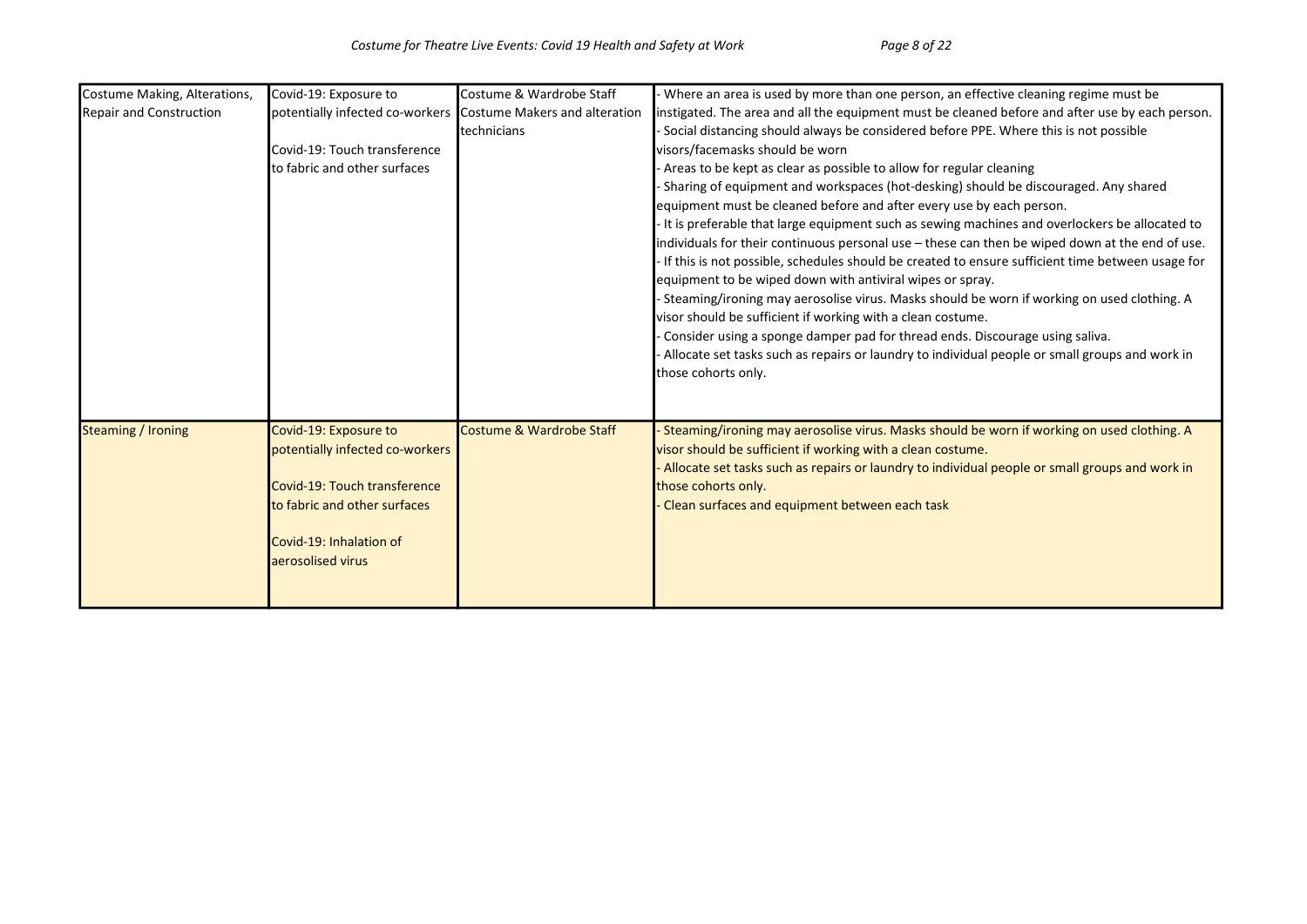| <b>ACTIVITY</b>                                       | <b>HAZARDS</b>                                                                                                                                   | <b>PEOPLE</b>                       | <b>MEASURES</b>                                                                                                                                                                                                                                                                                                                                                                                                                                                                                                                                                                                                                                                                                                                                                                                                                              |
|-------------------------------------------------------|--------------------------------------------------------------------------------------------------------------------------------------------------|-------------------------------------|----------------------------------------------------------------------------------------------------------------------------------------------------------------------------------------------------------------------------------------------------------------------------------------------------------------------------------------------------------------------------------------------------------------------------------------------------------------------------------------------------------------------------------------------------------------------------------------------------------------------------------------------------------------------------------------------------------------------------------------------------------------------------------------------------------------------------------------------|
| <b>Measuring Actors</b>                               | Covid-19: Exposure to<br>potentially infected co-workers Production Costume Team<br>Covid-19: Touch transference<br>to fabric and other surfaces | <b>Performers</b><br>Wardrobe Staff | Schedule measurement times to maintain distancing<br>Actors should be encouraged to come for measurements in appropriate clothing<br>Correct PPE must be worn by all, including performers, where distancing is not possible.<br>Consider remote measuring using a video platform                                                                                                                                                                                                                                                                                                                                                                                                                                                                                                                                                            |
| Preparation of the Fitting Room Covid-19: Exposure to | potentially infected co-workers Costume & Wardrobe Staff<br>Covid-19: Touch transference<br>to fabric and other surfaces                         | Costume Supervisors                 | Provide good ventilation. Consider opening windows and doors. Fresh air is preferable to re-<br>circulated air. Areas lacking natural ventilation should be assessed for extra measures.<br>If Fire doors are required to be open for ventilation they should be fitted with an automatic<br>closer.<br>If air-conditioning units are required for ventilation they must be checked by qualified<br>technicians so ensure that they are safe to be used under Covid-19 conditions<br>Assess how many people can be present in the room at one time. Social distancing should be<br>considered before PPE.<br>Floor marking to show safe distances<br>Where distancing is not possible, appropriate PPE should be worn<br>Wash hands prior to handling costumes or fabric. If this is not possible, hand sanitiser must be<br>made available. |

#### Measurements and Fittings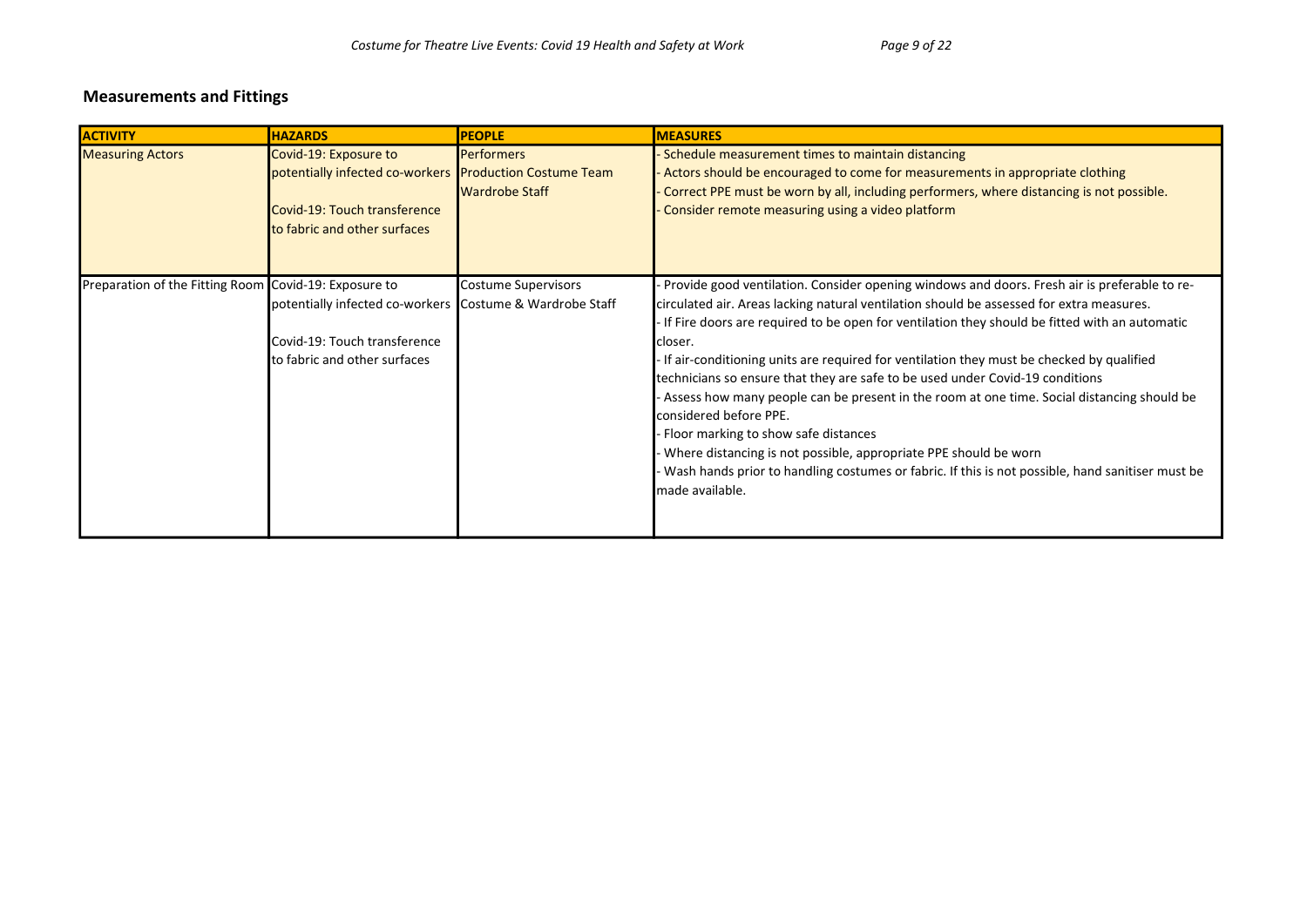| <b>Costume Fitting</b> | Covid-19: Prolonged and close- Costume Designers    |                                     | Reduce close contact contamination by limiting the number of people present at the fitting       |
|------------------------|-----------------------------------------------------|-------------------------------------|--------------------------------------------------------------------------------------------------|
|                        | contact exposure to potentially Costume Supervisors |                                     | Where distancing is not possible, appropriate PPE should be worn                                 |
|                        | infected co-workers                                 | <b>Costume Makers</b>               | No costumes should be shared between performers.                                                 |
|                        |                                                     | <b>Performers</b>                   | Fit actors one at a time                                                                         |
|                        | Covid-19: Touch transference                        | <b>Costume &amp; Wardrobe Staff</b> | Wash hands prior to handling costumes or fabric. If this is not possible, hand sanitiser must be |
|                        | to fabric and other surfaces                        |                                     | made available.                                                                                  |
|                        |                                                     |                                     | Actors are not permitted to share any part of a costume                                          |
|                        |                                                     |                                     | Limit the contact that people have with the costumes                                             |
|                        |                                                     |                                     | Scheduling around fittings should take into consideration cleaning time between each fitting so  |
|                        |                                                     |                                     | that there is no contamination between actors.                                                   |
|                        |                                                     |                                     | - After each fitting, wipe down frequent touch areas such as door handles, tables etc            |
|                        |                                                     |                                     | Consider using conference calls to reduce travel of costume makers to fittings.                  |
|                        |                                                     |                                     | Simultaneous fittings can only occur where there is sufficient space to maintain distancing 1+   |
|                        |                                                     |                                     | metres                                                                                           |
|                        |                                                     |                                     |                                                                                                  |
|                        |                                                     |                                     |                                                                                                  |
|                        |                                                     |                                     |                                                                                                  |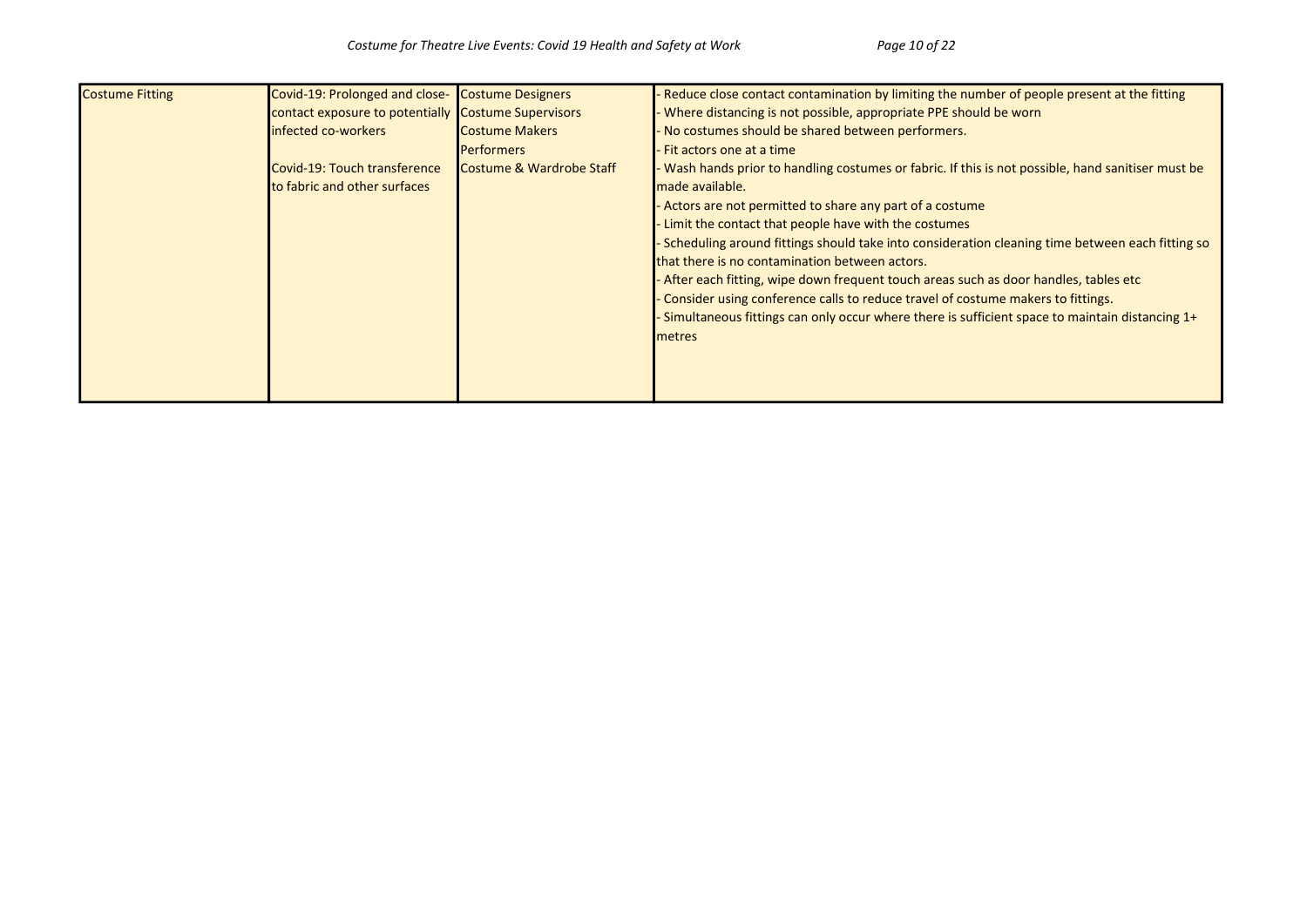#### Rehearsals

| <b>ACTIVITY</b>          | <b>HAZARDS</b>                             | <b>PEOPLE</b>              | <b>MEASURES</b>                                                                               |
|--------------------------|--------------------------------------------|----------------------------|-----------------------------------------------------------------------------------------------|
| Scheduling rehearsals    | Covid-19: Exposure to                      | Wardrobe & Costume Staff   | A detailed schedule for rehearsals must be issued to ensure all items and areas are prepared  |
|                          | potentially infected co-workers Performers |                            | before rehearsals begin                                                                       |
|                          | and visitors                               | <b>Outside Contractors</b> | Stagger call times to reduce congestion                                                       |
|                          |                                            | <b>Other Departments</b>   | Call times must include time for changing and PPE preparation.                                |
|                          |                                            |                            | Schedule should ensure adequate overnight breaks and meal breaks.                             |
|                          |                                            |                            | Schedule must consider social distancing and traffic management.                              |
| Setting up the rehearsal | Covid-19: Exposure to                      | Wardrobe & Costume Staff   | Hand washing/sanitisation should be undertaken between tasks                                  |
|                          | potentially infected co-workers Performers |                            | Configure the workspace to stop face-to-face working. Side-to-side or back-to-back work       |
|                          |                                            | <b>Outside Contractors</b> | positions should be considered though social distancing should be maintained                  |
|                          | Covid-19: Touch transference               | <b>Other Departments</b>   | Install screens between workstations if social distancing cannot be achieved                  |
|                          | to fabric and other surfaces               |                            | Provide good ventilation. Consider opening windows and doors. Fresh air is preferable to re-  |
|                          |                                            |                            | circulated air. Areas lacking natural ventilation should be assessed for extra measures.      |
|                          |                                            |                            | If Fire doors are required to be open for ventilation they should be fitted with an automatic |
|                          |                                            |                            | closer.                                                                                       |
|                          |                                            |                            | If air-conditioning units are required for ventilation they must be checked by qualified      |
|                          |                                            |                            | technicians so ensure that they are safe to be used under Covid-19 conditions                 |
|                          |                                            |                            | Sharing of equipment and workspaces (hot-desking) should be discouraged. Any shared           |
|                          |                                            |                            | equipment must be cleaned before and after every use by each person.                          |
|                          |                                            |                            | Encourage each worker to have a personal kit to discourage shared use. This may involve       |
|                          |                                            |                            | providing extra equipment, haberdashery and sundries such as pins.                            |
|                          |                                            |                            | Limit numbers of people in room at any one time. Consider scheduling different call times and |
|                          |                                            |                            | breaks.                                                                                       |
|                          |                                            |                            | All surfaces must be kept as clear as possible to enable thorough cleaning.                   |
|                          |                                            |                            | Adequate waste disposal should be provided with a non-touch open and close mechanism or       |
|                          |                                            |                            | cleaning facilities.                                                                          |
|                          |                                            |                            | Stage management should provide information on traffic measures onstage and in the wings.     |
|                          |                                            |                            | Allocate performer an area - eg. one chair/position on rails                                  |
|                          |                                            |                            |                                                                                               |
|                          |                                            |                            |                                                                                               |
|                          |                                            |                            |                                                                                               |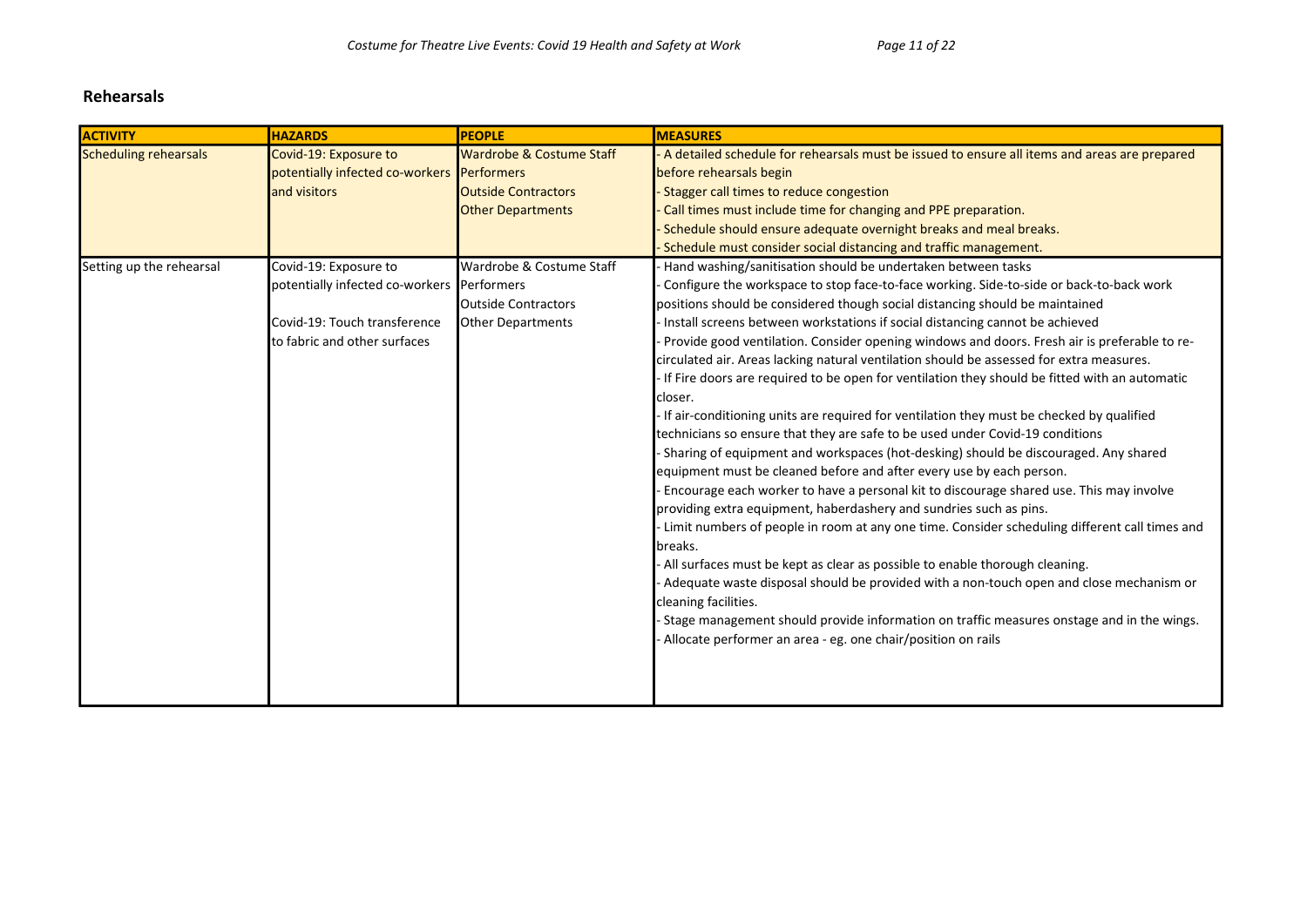| During rehearsals       | Covid-19: Exposure to                      | <b>Wardrobe &amp; Costume Staff</b> | Hand washing/sanitisation should be undertaken between tasks                          |
|-------------------------|--------------------------------------------|-------------------------------------|---------------------------------------------------------------------------------------|
|                         | potentially infected co-workers Performers |                                     | Clean surfaces and high touch points frequently.                                      |
|                         |                                            | <b>Other Departments</b>            | Distancing must be considered before PPE                                              |
|                         | Covid-19: Touch transference               |                                     | Visors/face coverings should be worn by all non-performing workers.                   |
|                         | to fabric and other surfaces               |                                     | Access to FOH/auditorium should be part of the stage management traffic management.   |
|                         |                                            |                                     | Time must be allocated to allow for discussion with stage management and creatives of |
|                         |                                            |                                     | potential challenges to social distancing and safe working.                           |
|                         |                                            |                                     |                                                                                       |
| <b>After rehearsals</b> | Covid-19: Exposure to                      | <b>I</b> Wardrobe & Costume Staff   | Hand washing/sanitisation should be undertaken between tasks                          |
|                         | potentially infected co-workers Performers |                                     | All areas should be cleaned frequently                                                |
|                         |                                            | <b>Other Departments</b>            | Adequate time should be scheduled for cleaning and re-set                             |
|                         | Covid-19: Touch transference               |                                     | Dirty laundry should be taken to Laundry room as soon as possible                     |
|                         | to fabric and other surfaces               |                                     |                                                                                       |
|                         |                                            |                                     |                                                                                       |
|                         |                                            |                                     |                                                                                       |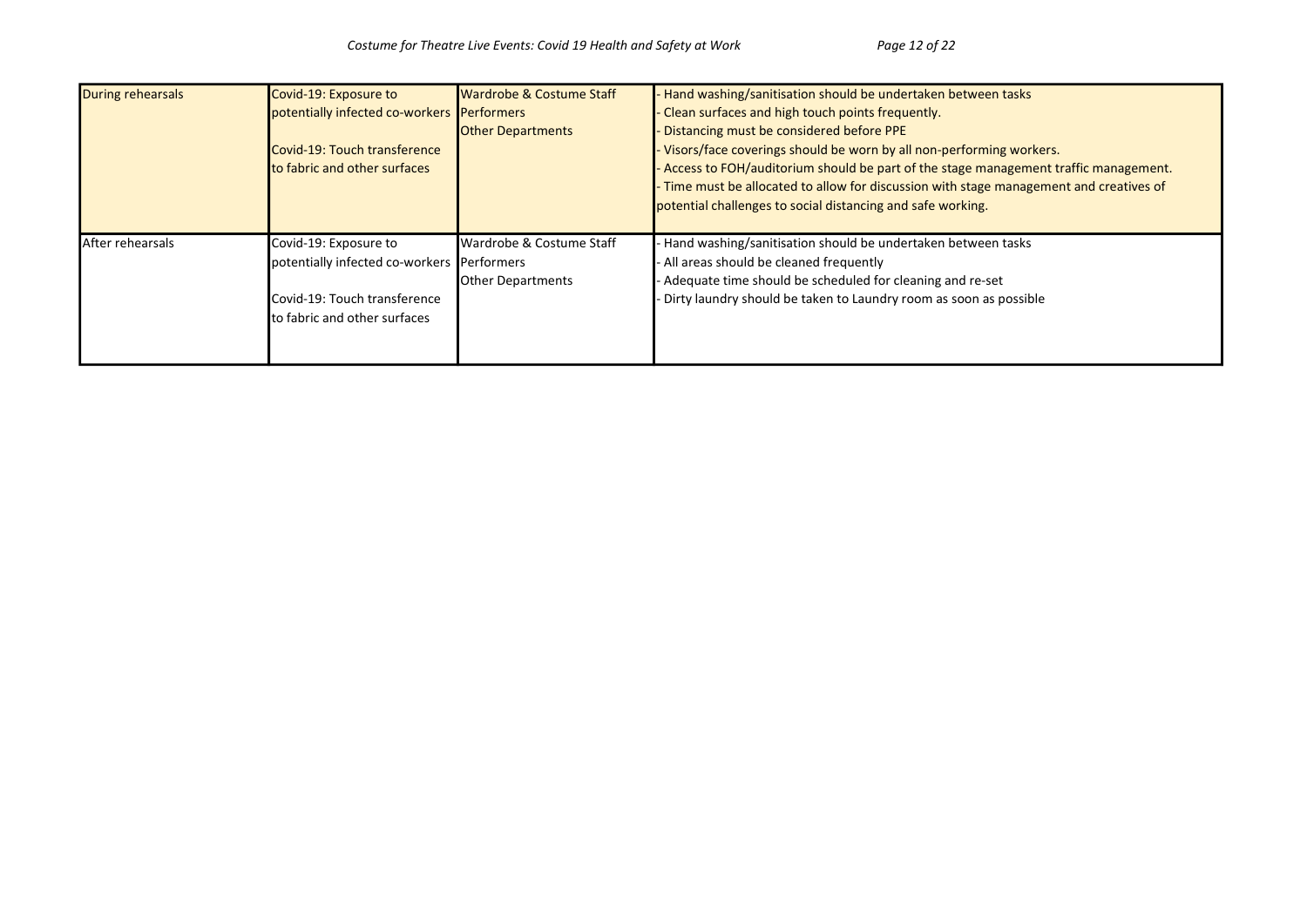## Previews, Technical Rehearsals and Performances

| <b>ACTIVITY</b>                                   | <b>HAZARDS</b>                                                                                                                                                                                                                    | <b>PEOPLE</b>                                      | <b>MEASURES</b>                                                                                                                                                                                                                                                                                                                                                                                                                                                                                                                                                                                                                                                                                                                                                                                                                                                                                     |
|---------------------------------------------------|-----------------------------------------------------------------------------------------------------------------------------------------------------------------------------------------------------------------------------------|----------------------------------------------------|-----------------------------------------------------------------------------------------------------------------------------------------------------------------------------------------------------------------------------------------------------------------------------------------------------------------------------------------------------------------------------------------------------------------------------------------------------------------------------------------------------------------------------------------------------------------------------------------------------------------------------------------------------------------------------------------------------------------------------------------------------------------------------------------------------------------------------------------------------------------------------------------------------|
| <b>Technical Rehearsals</b>                       | Covid-19: Prolonged and close-<br>contact exposure to potentially<br>infected co-workers<br>Covid-19: Touch transference<br>to fabric and other surfaces<br>Covid-19: Weakened immune<br>response due to tiredness and<br>fatigue | ALL                                                | Encourage each worker to have a personal kit to discourage shared use. This may involve<br>providing extra equipment, haberdashery and sundries such as pins.<br>Where feasible eliminate the need for close working, this may involve reducing the number or<br>frequency of quick changes or showing performers how to effect a solo quick change<br>Distancing must be considered before PPE<br>Where distancing is not possible, appropriate PPE should be worn<br>If possible, technical rehearsal time should be capped at 8 hours per day, adding extra days if<br>necessary.<br>It is desirable for dressers and costume staff to have sufficient overnight breaks to maintain their<br>health<br>- Limit numbers of people in room at any one time. Consider scheduling different call times and<br>breaks.<br>All surfaces must be kept as clear as possible to enable thorough cleaning. |
| Setup of Dressing Rooms and<br>backstage pre-sets | Covid-19: Exposure to<br>potentially infected co-workers Performers<br>Covid-19: Touch transference<br>to fabric and other surfaces                                                                                               | Costume & Wardrobe Staff<br><b>Backstage Staff</b> | Schedule the get-in to the dressing rooms to avoid congestion in theatre corridors.<br>Contactless drop-off of costumes to dressing rooms<br>Performers should be encouraged not to arrive too early to their dressing rooms<br>Schedule delivery of costumes to quick change pre-set areas to avoid congestion in backstage<br>areas<br>Build resilience into the performance by ensuring that there are sufficient staff to take over the<br>dressing plot if someone is sick<br>Create quick change booths that are wipe clean<br>Ensure there is a suitable receptacle for sweaty or worn costumes<br>Shout checks for dressing staff to ensure that the correct costumes are in the correct place                                                                                                                                                                                              |
| Show staff: calls and arrival                     | Covid-19: Exposure to<br>potentially infected co-workers<br>Covid-19: Touch transference<br>to fabric and other surfaces                                                                                                          | <b>ALL</b>                                         | Ensure show staff are familiar with all the travel and entry protocols to the venue<br>Consider staggered calls to keep social distancing<br>Schedule regular updates (preferably electronically) on all Covid related topics                                                                                                                                                                                                                                                                                                                                                                                                                                                                                                                                                                                                                                                                       |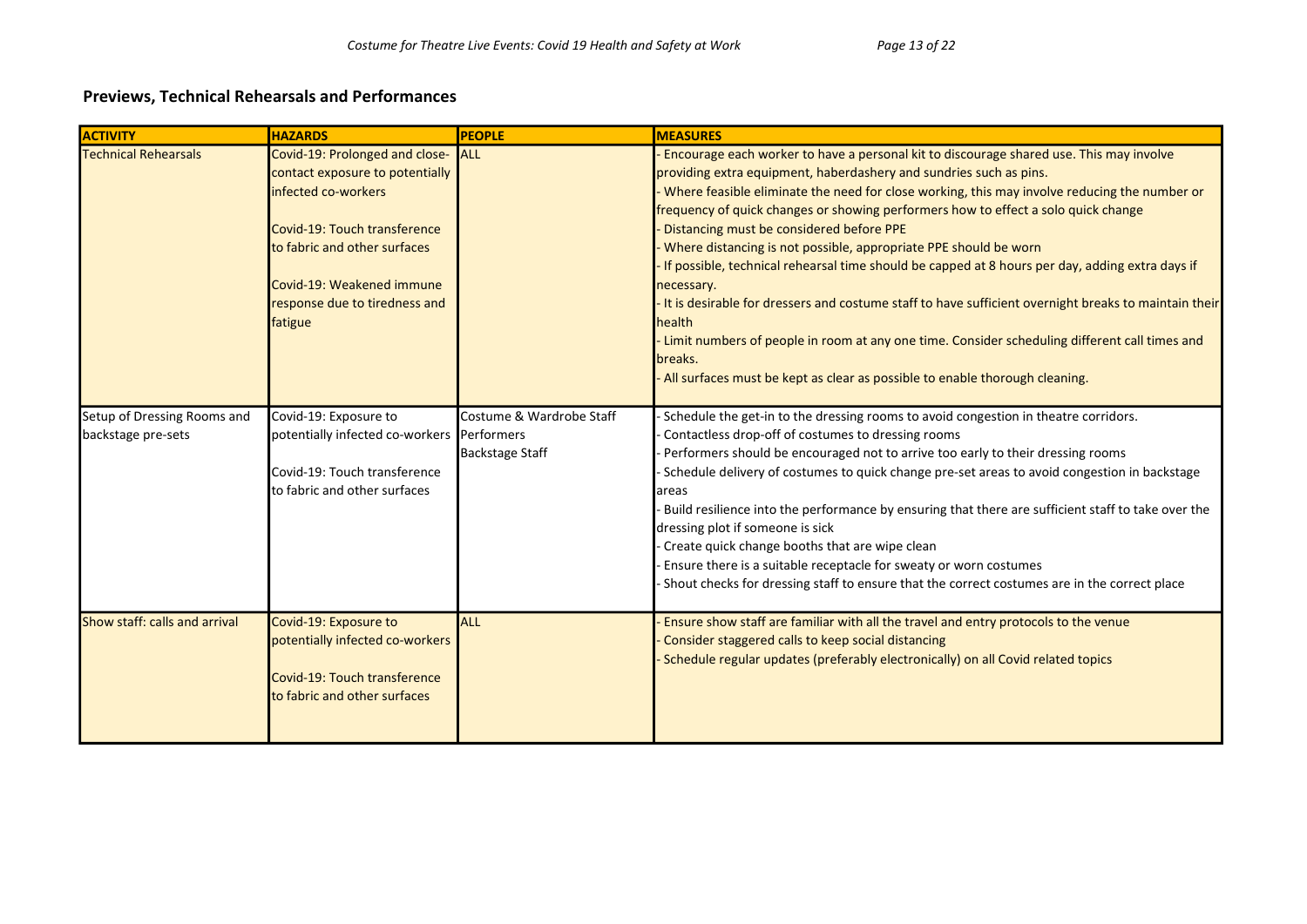| Laundry distribution and pre-<br>sets | Covid-19: Exposure to<br>potentially infected co-workers<br>Covid-19: Touch transference<br>to fabric and other surfaces                                            | ALL                                                | Where possible distribute laundry and collect pre-sets from unoccupied dressing rooms. This<br>may entail an earlier call, using warm-up times or day staff.<br>Visors/face coverings should be used for all areas costumes are stored or set where possible.<br>There should be separation between different performer's costumes. Consider a barrier/divider<br>Assess if there could be contactless drop off and pick up points for example outside the dressing<br>room if it is occupied.                                                                                                                                                                                                                                                                                                                                                                                                                                 |
|---------------------------------------|---------------------------------------------------------------------------------------------------------------------------------------------------------------------|----------------------------------------------------|--------------------------------------------------------------------------------------------------------------------------------------------------------------------------------------------------------------------------------------------------------------------------------------------------------------------------------------------------------------------------------------------------------------------------------------------------------------------------------------------------------------------------------------------------------------------------------------------------------------------------------------------------------------------------------------------------------------------------------------------------------------------------------------------------------------------------------------------------------------------------------------------------------------------------------|
| Quick change areas                    | Covid-19: Exposure to<br>potentially infected co-workers<br>Covid-19: Touch transference<br>to fabric and other surfaces                                            |                                                    | Hand washing/sanitisation should be undertaken between tasks<br>Minimise the number of people using the area<br>Review dressing tracks to determine where the busy times are and liaise with the creatives,<br>stage management and company manager to find solutions.<br>Allocate set areas for each performer.<br>Clean surfaces and high touch points frequently.<br>Adequate waste disposal should be provided with a non-touch open and close mechanism or<br>cleaning facilities.<br>Water bottles should be cleaned before using water coolers/supply<br>Adequate cleaning supplies should be readily available<br>Provide good ventilation. Consider opening windows and doors. Fresh air is preferable to re-<br>circulated air. Areas lacking natural ventilation should be assessed for extra measures.<br>If Fire doors are required to be open for ventilation they should be fitted with an automatic<br>closer. |
| Wings and stage areas                 | Covid-19: Exposure to<br>potentially infected co-workers<br>Covid-19: Touch transference<br>to fabric and other surfaces                                            |                                                    | Changes in the wings should be minimised<br>Consideration of traffic flow and social distancing should be observed where possible.<br>Stage Management should provide traffic guidance for the stage and wing area.<br>Social distancing may require alterations to traffic in the wings, changes, entrances and exits.<br>This will require cross-department communication                                                                                                                                                                                                                                                                                                                                                                                                                                                                                                                                                    |
| <b>Dressing</b>                       | Covid-19: Prolonged and close-<br>contact exposure to potentially Performers<br>infected co-workers<br>Covid-19: Touch transference<br>to fabric and other surfaces | Costume & Wardrobe Staff<br><b>Backstage Staff</b> | Where possible eliminate or minimise the number of close contact quick changes backstage<br>Ensure that quick change booths are cleaned in between changes<br>Where possible educate the performer to effect a quick change on their own<br>Where close contact cannot be avoided, dressers must wear correct PPE<br>Discarded costumes must be kept separate from costumes waiting to be worn, this can be in a<br>bag, or other suitable storage<br>Where possible avoid "travelling" costumes from one side of the stage to the other                                                                                                                                                                                                                                                                                                                                                                                       |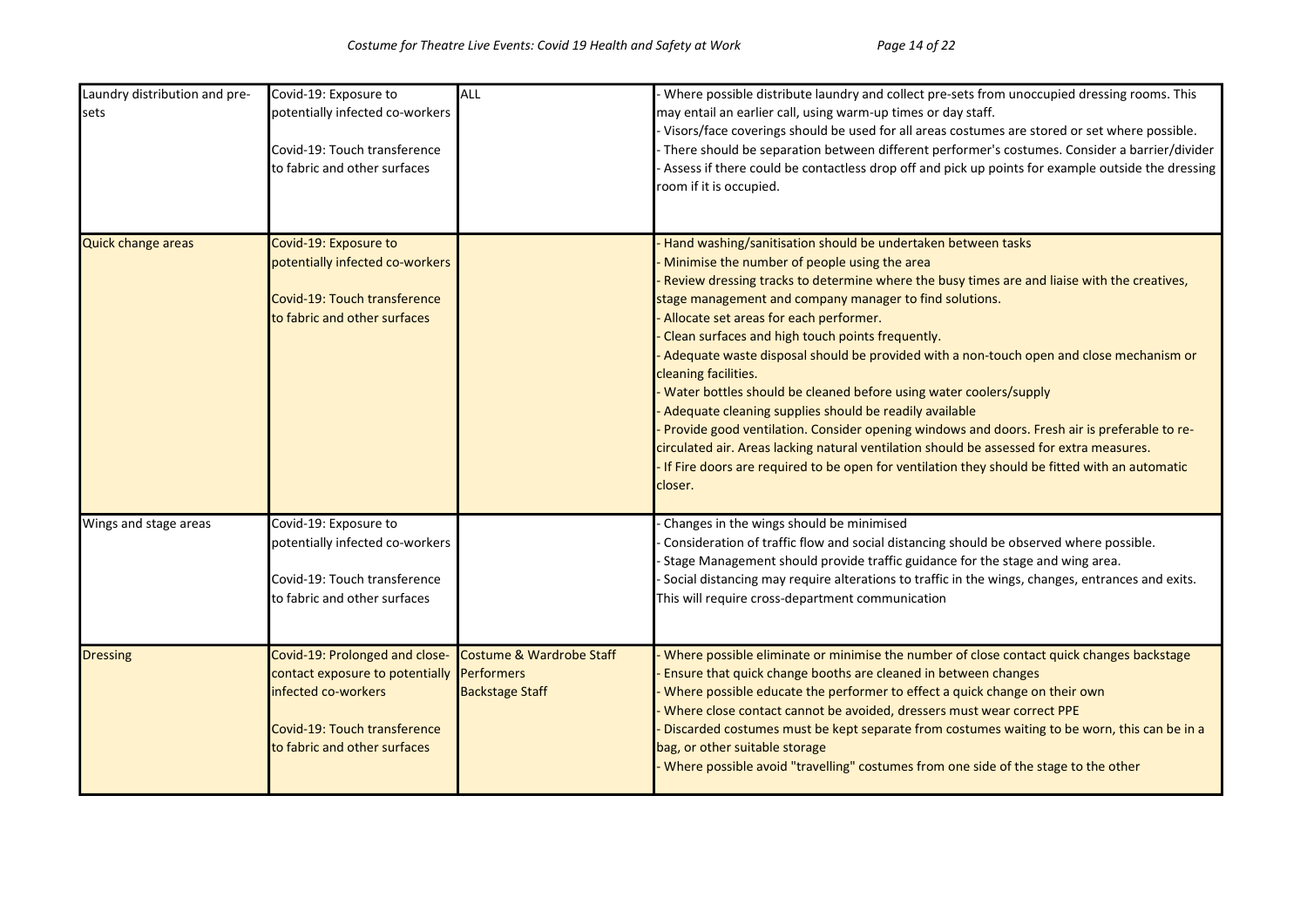#### Laundry

| <b>ACTIVITY</b>                                              | <b>HAZARDS</b>                                                                                                                                                           | <b>PEOPLE</b>                          | <b>MEASURES</b>                                                                                                                                                                                                                                                                                                                                                                                                                                                                                                                                                                                                                                                                                                                                                                                                                                                                                                                                                                                                                                                                                                                                                                                                                                                                                                                                                                                                                                                                                                                                                                                                                                                                                                                                                           |
|--------------------------------------------------------------|--------------------------------------------------------------------------------------------------------------------------------------------------------------------------|----------------------------------------|---------------------------------------------------------------------------------------------------------------------------------------------------------------------------------------------------------------------------------------------------------------------------------------------------------------------------------------------------------------------------------------------------------------------------------------------------------------------------------------------------------------------------------------------------------------------------------------------------------------------------------------------------------------------------------------------------------------------------------------------------------------------------------------------------------------------------------------------------------------------------------------------------------------------------------------------------------------------------------------------------------------------------------------------------------------------------------------------------------------------------------------------------------------------------------------------------------------------------------------------------------------------------------------------------------------------------------------------------------------------------------------------------------------------------------------------------------------------------------------------------------------------------------------------------------------------------------------------------------------------------------------------------------------------------------------------------------------------------------------------------------------------------|
| Laundry Room setup                                           | Covid-19: Exposure to<br>potentially infected co-workers<br>Covid-19: Touch transference<br>to fabric and other surfaces<br>Covid-19: Inhalation of<br>aerosolised virus | Wardrobe & Costume Staff               | Hand washing/hand sanitiser should be used on entry and after separate tasks.<br>Agree a cleaning protocol for each room which highlights regularly used areas that need<br>attention, eg door handles, table surfaces<br>Configure the workspace to stop face-to-face working. Side-to-side or back-to-back work<br>positions should be considered though social distancing should be maintained<br>Install screens between workstations if social distancing cannot be achieved<br>Provide good ventilation. Consider opening windows and doors. Fresh air is preferable to re-<br>circulated air. Areas lacking natural ventilation should be assessed for extra measures.<br>If Fire doors are required to be open for ventilation they should be fitted with an automatic<br>closer.<br>If air-conditioning units are required for ventilation they must be checked by qualified<br>technicians so ensure that they are safe to be used under Covid-19 conditions<br>- Sharing of equipment and workspaces (hot-desking) should be discouraged. Any shared<br>equipment must be cleaned before and after every use by each person.<br>Encourage each worker to have a personal kit to discourage shared use. This may involve<br>providing extra equipment, haberdashery and sundries such as pins.<br>- Social distancing should always be considered before PPE. Check current guidance. A room with<br>furniture may need more space per person than a clear room.<br>Where more than one person is using the space then PPE should be considered. A visor or face<br>covering may be sufficient.<br>- To maintain distancing consider scheduling different call times and breaks.<br>All surfaces must be kept as clear as possible to enable thorough cleaning. |
| Used clothing and dirty laundry Covid-19: Touch transference | to fabric and other surfaces<br>Covid-19: Inhalation of<br>aerosolised virus                                                                                             | Wardrobe & Costume Staff<br>Performers | Dirty laundry should be taken to Laundry room as soon as possible<br>Do not shake dirty laundry<br>Keep dirty costumes separate from clean costumes<br>Wear gloves when handling dirty laundry where possible or sanitise hands afterwards.<br>Any basket/trug used for dirty laundry should be cleaned before further use.<br>- Allocate set tasks such as repairs or laundry to individual people or small groups and work in<br>those cohorts only.                                                                                                                                                                                                                                                                                                                                                                                                                                                                                                                                                                                                                                                                                                                                                                                                                                                                                                                                                                                                                                                                                                                                                                                                                                                                                                                    |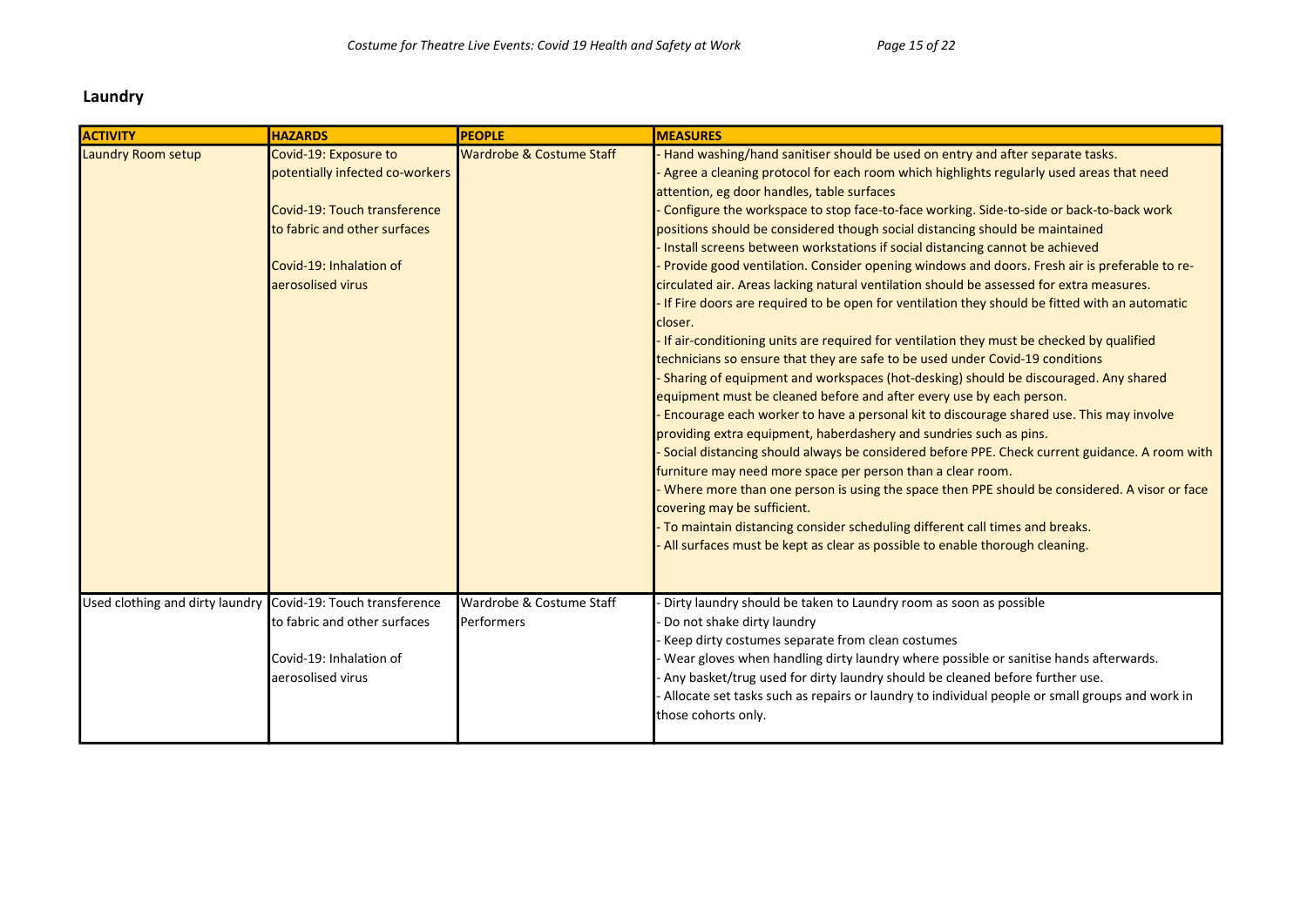| Laundry            | Covid-19: Exposure to           | Costume & Wardrobe Staff    | Costume should be washed at the highest temperature the fabric allows. 60°C is prefered.         |
|--------------------|---------------------------------|-----------------------------|--------------------------------------------------------------------------------------------------|
|                    | potentially infected co-workers | Laundry & Maintenance Staff | Consider smaller loads to allow better ratio of fabric/water/detergent                           |
|                    |                                 |                             | Do not shake used or dirty costume to minimise dispersing virus through the air                  |
|                    | Covid-19: Touch transference    |                             | Consider a longer wash cycle if the fabric requires low temperature washing                      |
|                    | to fabric and other surfaces    |                             | Twin tubs - use lid on wash cycle to reduce splashes                                             |
|                    |                                 |                             | Keep used and clean costumes separate and wash hands (or gloves) before and after handling.      |
|                    | Covid-19: Inhalation of         |                             | Hand washing should be done with care and PPE                                                    |
|                    | aerosolised virus               |                             | Clean all areas contaminated with used costumes such as baskets, trugs, surfaces.                |
|                    |                                 |                             | All equipment should be cleaned regularly.                                                       |
|                    |                                 |                             | Consider whether any equipment is used for worn clothing such as spinners (for worn wet          |
|                    |                                 |                             | costumes) or hotboxes for drying worn costumes. Doubles may be needed or cleaning between        |
|                    |                                 |                             | uses. Do not mix used and clean items.                                                           |
|                    |                                 |                             | Tumble dryers and hotboxes should be properly vented outside the workroom.                       |
|                    |                                 |                             | Care should be taken with condenser dryers when emptying water reservoirs.                       |
|                    |                                 |                             | Tumble dryers, hotboxes and steamers are heat sources and may help with costume sanitisation     |
|                    |                                 |                             | Bleach (chlorine) is an effective cleaner but should be used with caution. Wear gloves. Do not   |
|                    |                                 |                             | inhale fumes or mix with other cleaners. Most fabrics will be damaged by bleach.                 |
|                    |                                 |                             | Detergent may be followed by disinfectant.                                                       |
|                    |                                 |                             | Check any cleaning products to ensure that they are effective against enveloped viruses.         |
|                    |                                 |                             | Performers should be encouraged to separate all their items of washing before sending to         |
|                    |                                 |                             | laundry eg no balled socks or tights. Separate laundry bags may be considered though these may   |
|                    |                                 |                             | present problems with drying.                                                                    |
|                    |                                 |                             | Doubles of underwear should be provided for 2 or more show days                                  |
|                    |                                 |                             |                                                                                                  |
|                    |                                 |                             |                                                                                                  |
|                    |                                 |                             |                                                                                                  |
|                    |                                 |                             |                                                                                                  |
| Steaming / Ironing | Covid-19: Exposure to           | Costume & Wardrobe Staff    | Steaming/ironing may aerosolise virus. Masks should be worn if working on used clothing. A       |
|                    | potentially infected co-workers |                             | visor should be sufficient if working with a clean costume.                                      |
|                    |                                 |                             | - Allocate set tasks such as repairs or laundry to individual people or small groups and work in |
|                    | Covid-19: Touch transference    |                             | those cohorts only.                                                                              |
|                    | to fabric and other surfaces    |                             | Clean surfaces and equipment between each task                                                   |
|                    |                                 |                             |                                                                                                  |
|                    | Covid-19: Inhalation of         |                             |                                                                                                  |
|                    | aerosolised virus               |                             |                                                                                                  |
|                    |                                 |                             |                                                                                                  |
|                    |                                 |                             |                                                                                                  |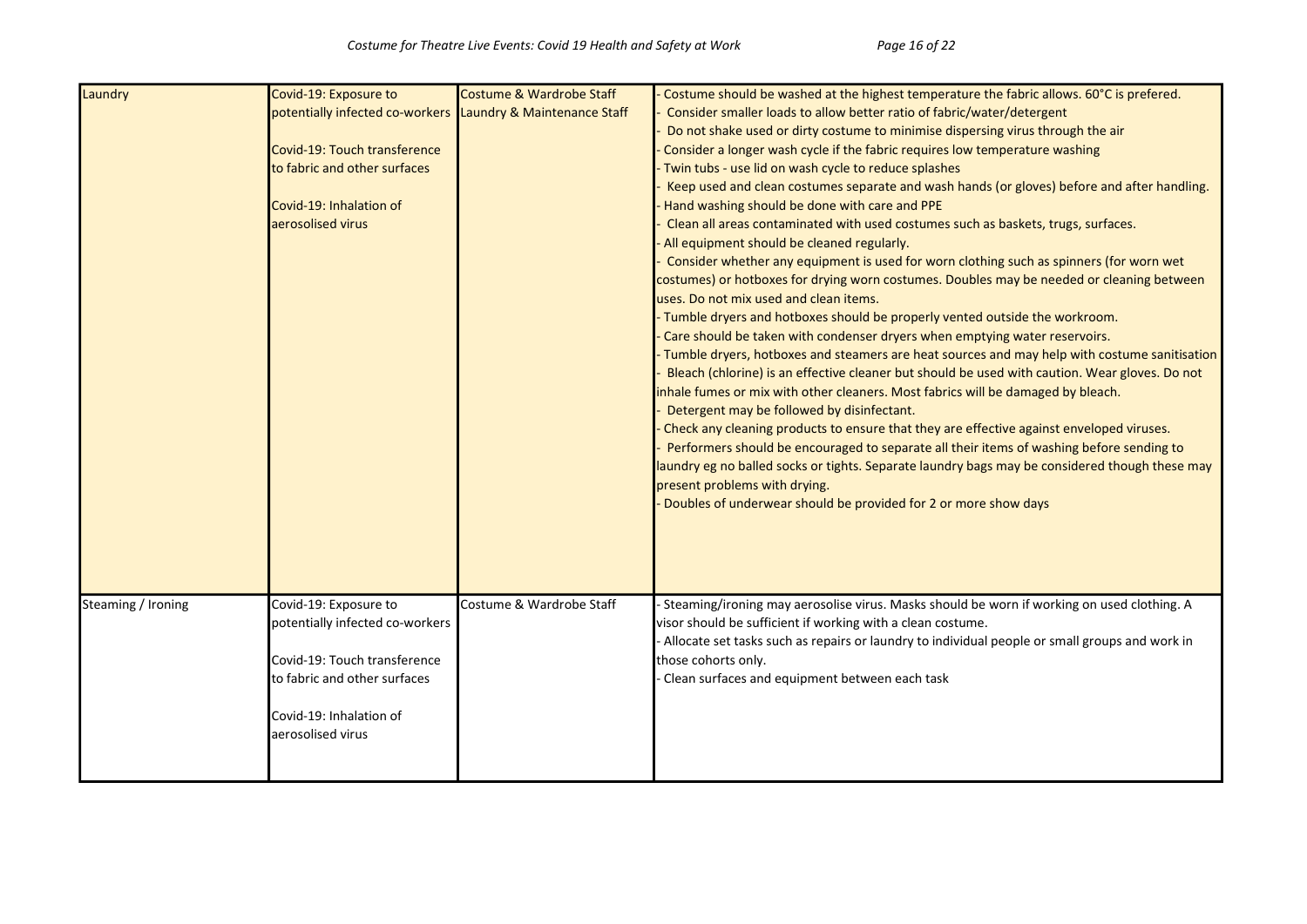| Costume/laundry of a person  | Covid-19: Exposure to                               | Costume & Wardrobe Staff | - Costume should be cleaned if Covid- 19 suspected                                              |
|------------------------------|-----------------------------------------------------|--------------------------|-------------------------------------------------------------------------------------------------|
| suspected of having Covid-19 | potentially infected co-workers Outside Contractors |                          | - Washables should be washed as normal, Contaminated items can be washed with normal            |
|                              |                                                     |                          | washing (HMG advice) though separate wash may be preferable                                     |
|                              | Covid-19: Touch transference                        |                          | - Dry Cleaning should be bagged in its own bag and clearly labelled as Covid-19 Suspect before  |
|                              | <b>Ito fabric and other surfaces</b>                |                          | sending.                                                                                        |
|                              |                                                     |                          | - Ozone may be effective but should be operated by a trained professional. Bag and label Covid- |
|                              | Covid-19: Inhalation of                             |                          | 19 suspect if using an outside contractor.                                                      |
|                              | laerosolised virus                                  |                          |                                                                                                 |
|                              |                                                     |                          |                                                                                                 |
|                              |                                                     |                          |                                                                                                 |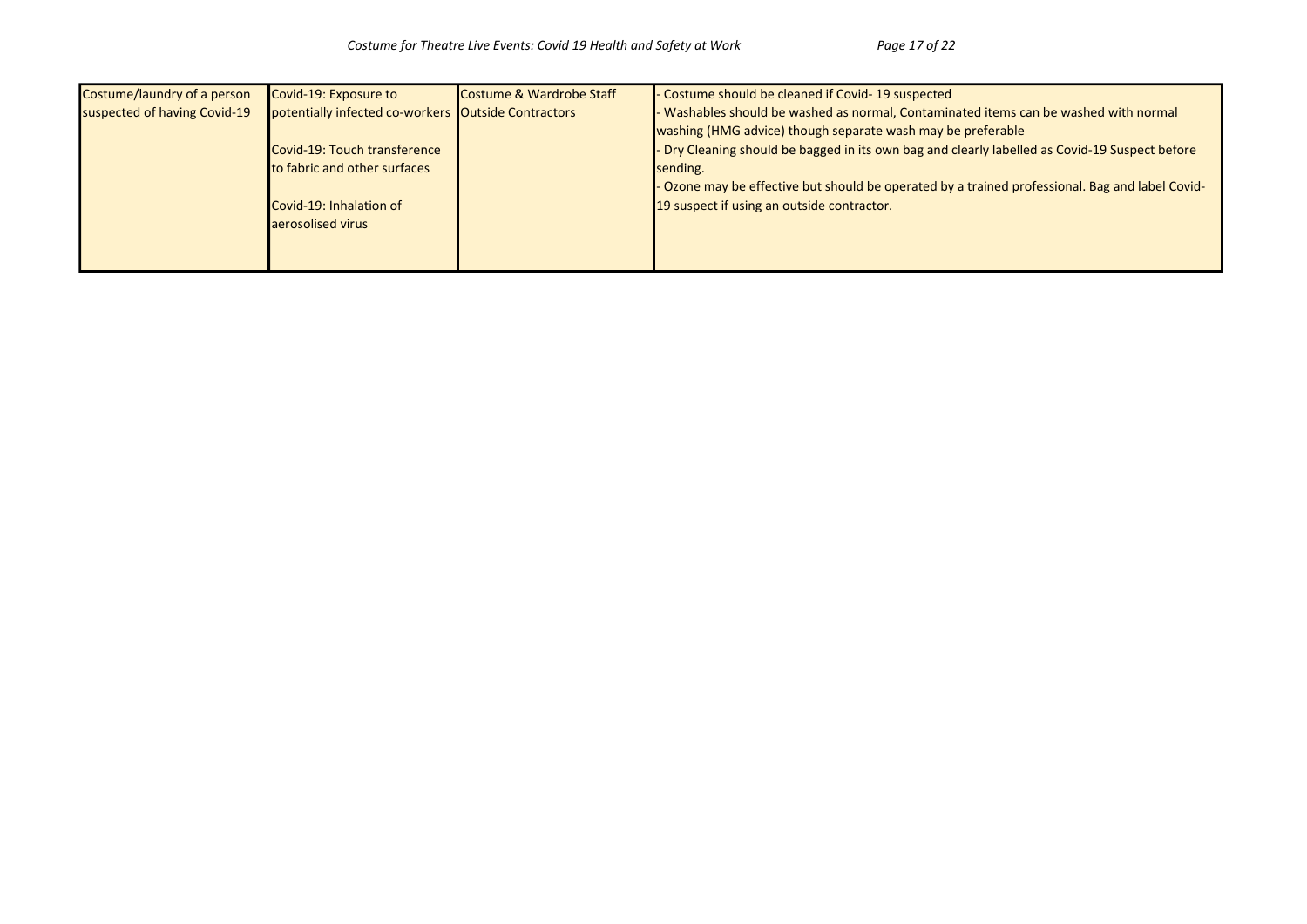#### Get-out and Pack-up

| <b>ACTIVITY</b>                                      | <b>HAZARDS</b>                       | <b>PEOPLE</b>                | <b>MEASURES</b>                                                                              |
|------------------------------------------------------|--------------------------------------|------------------------------|----------------------------------------------------------------------------------------------|
| Get-out and pack-up                                  | Covid-19: Exposure to                | <b>ALL</b>                   | Schedule Costume get-out in plenty of time to avoid congestion of backstage working areas    |
|                                                      | potentially infected co-workers      |                              | Contactless collection of costumes from dressing rooms, actors will already have placed worn |
|                                                      |                                      |                              | costumes into the appropriate receptacle                                                     |
|                                                      | Covid-19: Touch transference         |                              | Contactless collection of costumes from stage and backstage areas                            |
|                                                      | to fabric and other surfaces         |                              | PPE may be worn to collect costumes                                                          |
|                                                      |                                      |                              | Separate costumes that are being sent for professional cleaning into suitable bags           |
|                                                      |                                      |                              |                                                                                              |
| Costume returns to hire houses Covid-19: Exposure to |                                      | <b>Hire House Staff</b>      | Follow the guidelines set out by the costume hire houses for methodology of return.          |
|                                                      | potentially infected strangers       | Costume & Wardrobe Staff     |                                                                                              |
|                                                      |                                      | <b>I</b> Outside Contractors |                                                                                              |
|                                                      | Covid-19: Touch transference         |                              |                                                                                              |
|                                                      | <b>Ito fabric and other surfaces</b> |                              |                                                                                              |
|                                                      |                                      |                              |                                                                                              |
|                                                      |                                      |                              |                                                                                              |

## Child Performers

| <b>ACTIVITY</b>         | <b>HAZARDS</b>                       | <b>IPEOPLE</b> | <b>IMEASURES</b>                                                                                   |
|-------------------------|--------------------------------------|----------------|----------------------------------------------------------------------------------------------------|
| <b>Child performers</b> | Covid-19: Exposure to                | <b>ALL</b>     | - No costumes should be shared between performers.                                                 |
|                         | potentially infected co-workers      |                | - Allocate a dresser/group of dressers to look after children only. Liaise with chaperones as they |
|                         |                                      |                | may help out.                                                                                      |
|                         | Covid-19: Touch transference         |                |                                                                                                    |
|                         | <b>Ito fabric and other surfaces</b> |                |                                                                                                    |
|                         |                                      |                |                                                                                                    |
|                         |                                      |                |                                                                                                    |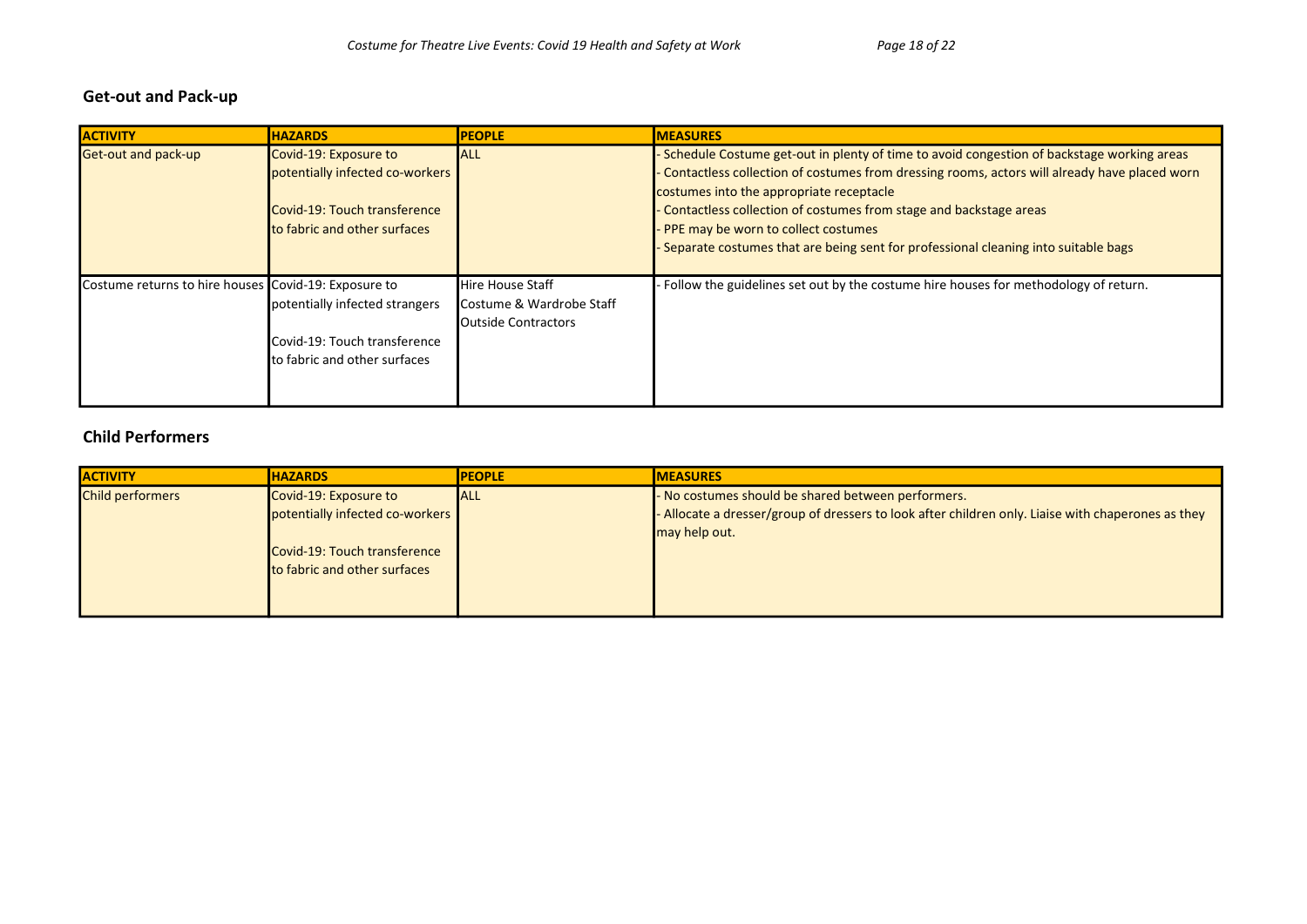#### Cast Changes

| <b>ACTIVITY</b>                      | <b>HAZARDS</b>                                                                                                                                   | <b>PEOPLE</b>                              | <b>MEASURES</b>                                                                                                                                                                                                                                                                                                                                                                                                                                                            |
|--------------------------------------|--------------------------------------------------------------------------------------------------------------------------------------------------|--------------------------------------------|----------------------------------------------------------------------------------------------------------------------------------------------------------------------------------------------------------------------------------------------------------------------------------------------------------------------------------------------------------------------------------------------------------------------------------------------------------------------------|
| Cast change schedule                 | Covid-19: Exposure to<br>potentially infected co-workers<br>Covid-19: Touch transference<br>to fabric and other surfaces                         | <b>ALL</b>                                 | The schedule must allow sufficient time between one cast finishing and another starting for<br>cleaning of costumes before any alterations can occur.<br>Costumes worn by the current cast should be cleaned thoroughly before using in rehearsals with<br>new cast.<br>- Time should be factored in for a thorough cleaning of dressing rooms and shared spaces.                                                                                                          |
| Cast change facilities               | Covid-19: Exposure to<br>potentially infected co-workers Outside Contractors<br>Covid-19: Touch transference<br>to fabric and other surfaces     | Costume & Wardrobe Staff                   | A work space should be allocated that allows for social distancing<br>Any equipment that is used for cast change should be Covid safe. All equipment should be<br>cleaned thoroughly.<br>Outside contractors should be consulted on any equipment they wish to bring in and what Covid<br>measures they will undertake to ensure good standards.<br>Areas that will be having a deep clean over cast change should not be considered as a work<br>space eg. dressing rooms |
| Cast change: measuring<br>performers | Covid-19: Exposure to<br>potentially infected co-workers Production Costume Team<br>Covid-19: Touch transference<br>to fabric and other surfaces | <b>Performers</b><br><b>Wardrobe Staff</b> | Schedule measurement times to maintain distancing<br>Actors should be encouraged to come for measurements in appropriate clothing<br>Correct PPE must be worn by all, including performers, where distancing is not possible.<br>Consider remote measuring using a video platform                                                                                                                                                                                          |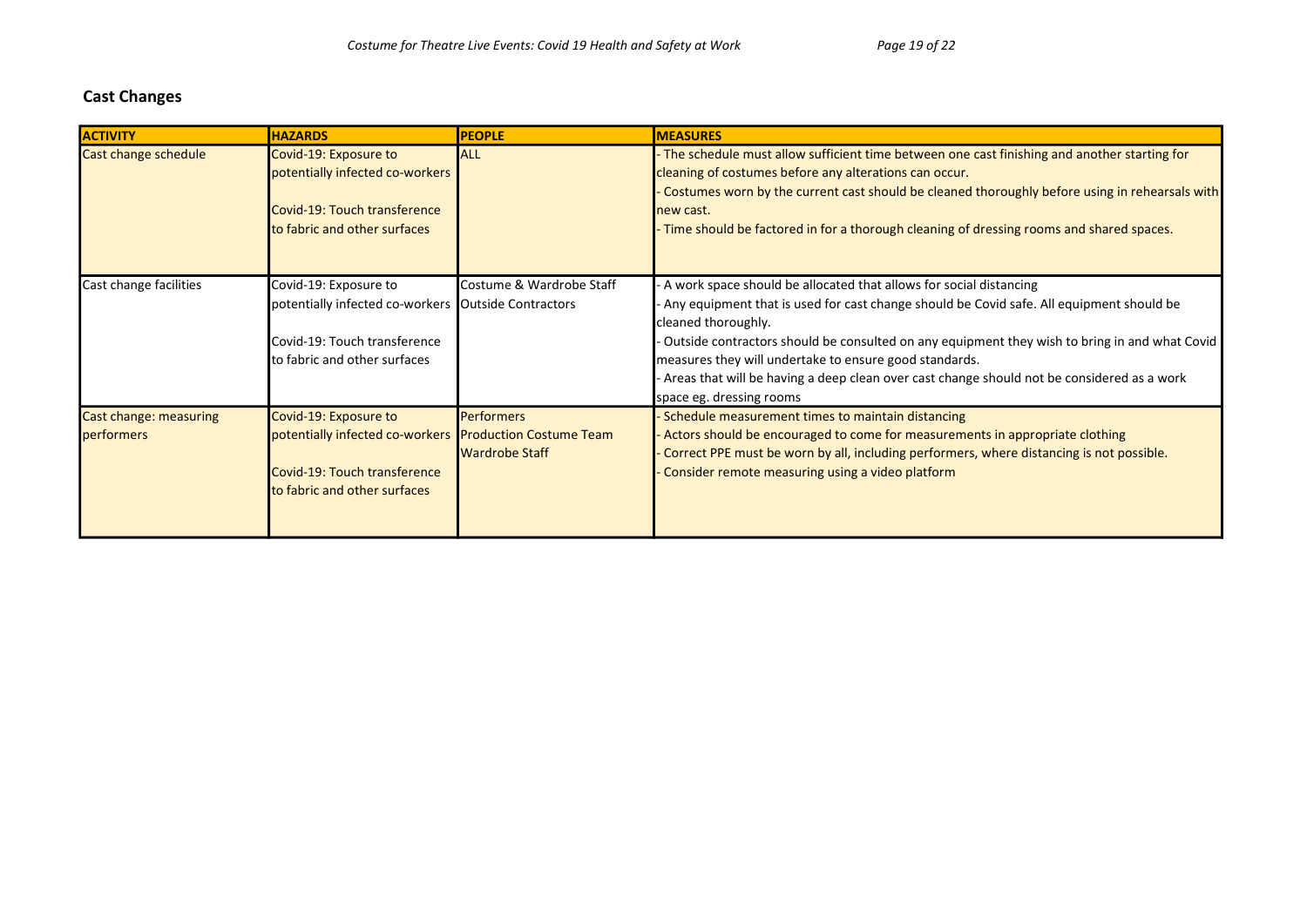| Cast change: fitting performers Covid-19: Prolonged and close- |                                                     | Costume Designers                 | Reduce close contact contamination by limiting the number of people present at the fitting       |
|----------------------------------------------------------------|-----------------------------------------------------|-----------------------------------|--------------------------------------------------------------------------------------------------|
|                                                                | contact exposure to potentially Costume Supervisors |                                   | Where distancing is not possible, appropriate PPE should be worn                                 |
|                                                                | infected co-workers                                 | Costume Makers                    | Costumes worn by the current cast should be cleaned thoroughly before fitting on new cast.       |
|                                                                |                                                     | lPerformers                       | Costumes fitted on new cast cannot be returned to current cast without thorough cleaning.        |
|                                                                | Covid-19: Touch transference                        | <b>I</b> Costume & Wardrobe Staff | No costumes should be shared between performers.                                                 |
|                                                                | to fabric and other surfaces                        |                                   | Fit actors one at a time                                                                         |
|                                                                |                                                     |                                   | Wash hands prior to handling costumes or fabric. If this is not possible, hand sanitiser must be |
|                                                                |                                                     |                                   | made available.                                                                                  |
|                                                                |                                                     |                                   | - Actors are not permitted to share any part of a costume                                        |
|                                                                |                                                     |                                   | Limit the contact that people have with the costumes                                             |
|                                                                |                                                     |                                   | Scheduling around fittings should take into consideration cleaning time between each fitting so  |
|                                                                |                                                     |                                   | that there is no contamination between actors.                                                   |
|                                                                |                                                     |                                   | - After each fitting, wipe down frequent touch areas such as door handles, tables etc            |
|                                                                |                                                     |                                   | Consider using conference calls to reduce travel of costume makers to fittings.                  |
|                                                                |                                                     |                                   | -Simultaneous fittings can only occur where there is sufficient space to maintain distancing 1+  |
|                                                                |                                                     |                                   | metres                                                                                           |
|                                                                |                                                     |                                   |                                                                                                  |
|                                                                |                                                     |                                   |                                                                                                  |
|                                                                |                                                     |                                   |                                                                                                  |
|                                                                |                                                     |                                   |                                                                                                  |
|                                                                |                                                     |                                   |                                                                                                  |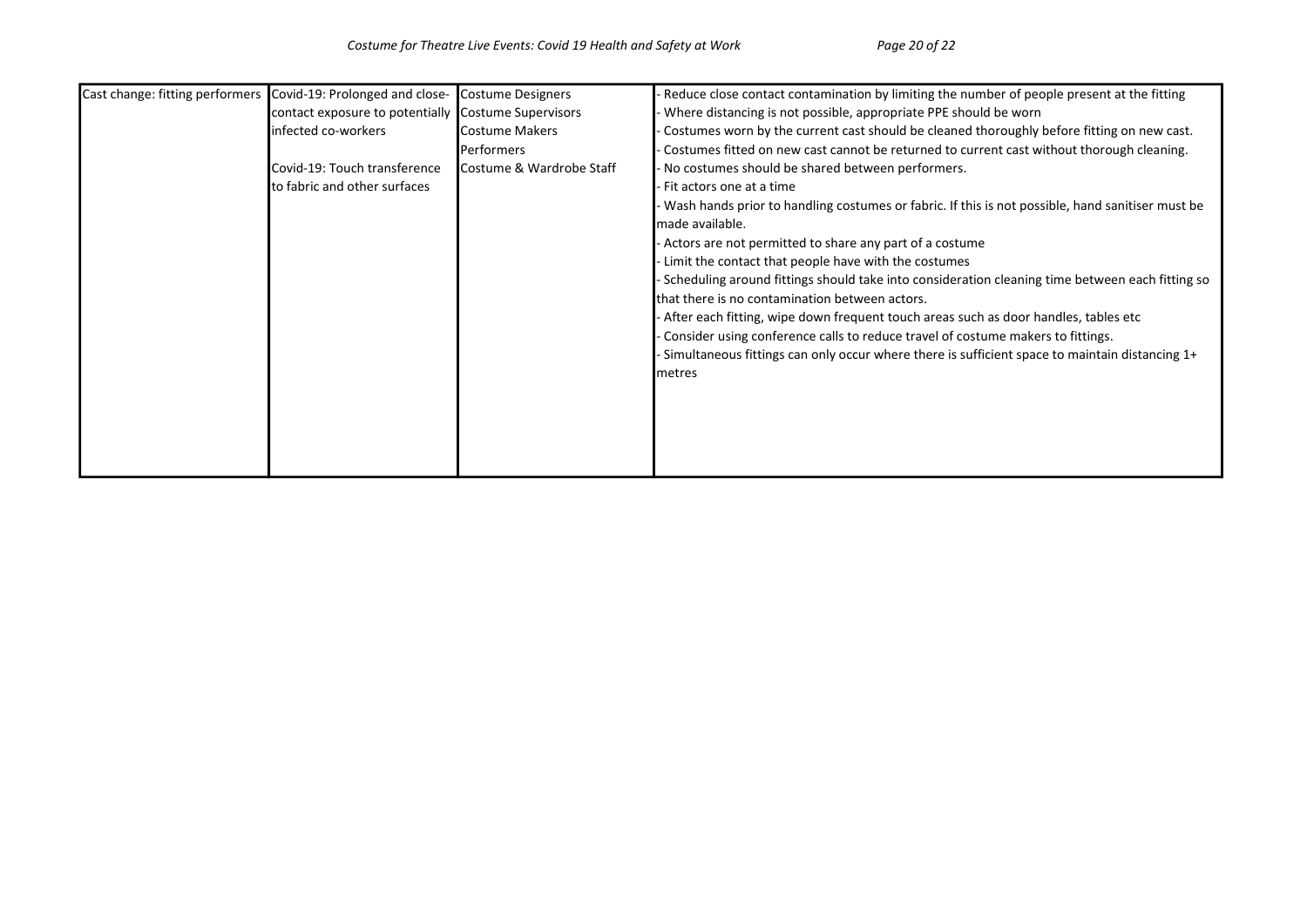### Touring

| <b>ACTIVITY</b>               | <b>HAZARDS</b>                                                                                                                            | <b>PEOPLE</b>                                      | <b>MEASURES</b>                                                                                                                                                                                                                                                                                                                                                                                                                                                                                                                                                                                                                                                                                                                                          |
|-------------------------------|-------------------------------------------------------------------------------------------------------------------------------------------|----------------------------------------------------|----------------------------------------------------------------------------------------------------------------------------------------------------------------------------------------------------------------------------------------------------------------------------------------------------------------------------------------------------------------------------------------------------------------------------------------------------------------------------------------------------------------------------------------------------------------------------------------------------------------------------------------------------------------------------------------------------------------------------------------------------------|
| <b>Travel: City transfers</b> | Covid-19: Exposure to<br>potentially infected strangers<br>Covid-19: Touch transference<br>to fabric and other surfaces                   | <b>Touring Wardrobe Staff</b>                      | Follow correct procedures for face coverings on public transport<br>Self Drive: if cohort working avoid sharing cars with anyone outside your cohort group<br>Wash hands more regularly<br>Use hand sanitiser when hand washing facilities not available<br>Enquire with production if private transfers are available as a touring group                                                                                                                                                                                                                                                                                                                                                                                                                |
| Travel: In City               | Covid-19: Exposure to<br>potentially infected strangers<br>Covid-19: Touch transference<br>to fabric and other surfaces                   | <b>Costume Supervisors</b><br>Local Wardrobe Staff | Allow the transportation of personal bikes to accommodate cycling in each city<br>Encourage solo travel by walking or bicycle-provide adequate cycle storage<br>Stagger call times to accommodate off peak travel<br>Discourage use of public transport. If used, wear appropriate face covering                                                                                                                                                                                                                                                                                                                                                                                                                                                         |
| Accommodation                 | Covid-19: Exposure to<br>potentially infected co-workers<br>and strangers<br>Covid-19: Touch transference<br>to fabric and other surfaces | <b>Touring Wardrobe Staff</b>                      | Stay only in self contained accommodation with covid-safe protocols<br>If cohort working stay only with members of that group<br>Follow universal Covid Cleaning guidelines when arriving at and leaving the accommodation                                                                                                                                                                                                                                                                                                                                                                                                                                                                                                                               |
| Load In / Load Out            | Covid-19: Exposure to<br>potentially infected co-workers<br>Covid-19: Touch transference<br>to fabric and other surfaces                  | ALL                                                | Workrooms, Laundry Rooms, Dressing Rooms and other storage spaces should be thoroughly<br>cleaned between each company<br>Load in/out times to be staggered to accommodate social distancing<br>Plan and communicate where road cases and equipment will be placed during the load in / load<br>out and city run to limit crew movement. Wardrobe to have access to radio comms throughout.<br>Crew assigned to wardrobe to assist wardrobe only until load in/out complete: cohort crew<br>working<br>Outside Covid HOT ZONE to allow for cleaning/ quarantining equipment/costumes on arrival to<br>the next venue<br>Call times for local wardrobe set to accommodate social distancing. This may be later or earlier<br>hours than currently used to |